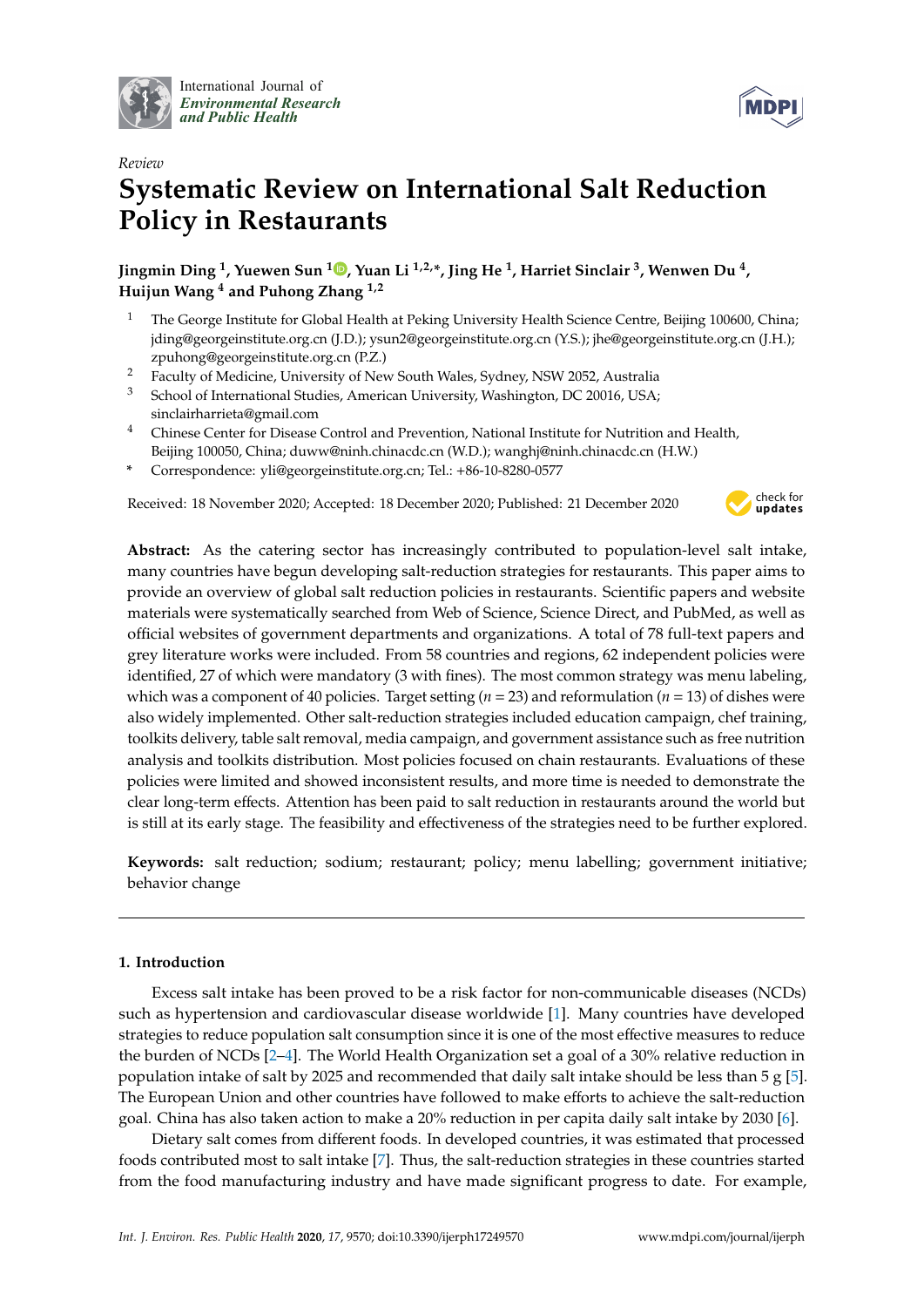the United Kingdom has set gradual salt reduction targets in processed food from 2006 [\[8\]](#page-19-4). In the United States, the government established short-term (2-year) and long-term (10-year) voluntary targets of mean and upper bound sodium levels in processed and prepared food [\[9\]](#page-19-5).

Meals eaten outside the home make up a large portion of food consumption both in high-income countries and in low- and middle-income countries. In the USA, food purchased from eating out-of-home accounted for more than half of households' food expenditures in 2018 [\[10\]](#page-19-6). In the UK, consumer spending on catering accounted for 28% of food, drink, and catering expenditure in 2017, which has increased by 34% during the past decade [\[11\]](#page-19-7). A similar trend has also been observed in Canada, where 83% of young people buy food away from home at least once a week [\[12\]](#page-19-8). In China, the Nutrition and Health Monitoring of Chinese Residents in 2010–2012 showed that 42.2% of urban residents had eaten out in the past week before the survey [\[13\]](#page-19-9). In India, 38% of adults stated they ate fast food at quick-service restaurants one to three times per week in 2018 [\[14\]](#page-19-10). The contribution of restaurant foods to dietary salt intake has become non-trivial. A survey reported that the restaurant foods had the highest sodium density (mg/1000 kcal) among American diets [\[15\]](#page-19-11). Therefore, salt reduction in restaurants should be an integral part of overall salt reduction policies.

Several countries have implemented restaurant salt reduction policies. However, many governments have not yet taken action, particularly in developing countries, which have heavier burdens of NCDs compared to high-income countries [\[16\]](#page-19-12). Exploring existing restaurant salt reduction experiences will help many countries design and improve relevant strategies. Currently, there are several review papers discussing salt reduction policies [\[17](#page-19-13)[–19\]](#page-19-14), but mainly focusing on the general population and food manufacturing business due to the policy priorities on pre-packaged food. There is thus a gap in the literature regarding salt reduction policies focused on the food service sector. The specific characteristics of the catering industry [\[20\]](#page-19-15) need to be considered in drawing up policies for restaurants. This study aims to review the restaurant salt reduction policies administered at the national or regional level around the world in order to provide suggestions for effective salt reduction in the catering and restaurant sectors.

# **2. Methods**

## *2.1. Search Strategy*

Scientific papers referring to relevant policies were searched from Web of Science, Science Direct, and PubMed using keywords "restaurant", "salt", "sodium", or "menu label(l)ing". The reference lists of included articles were also reviewed for additional sources. Grey literature works were searched from Google and Bing, as well as official websites of government departments (e.g., Ministry of Public Health, Centers for Disease Control and Prevention, Food and Drug Administration) or regional or international organizations (e.g., World Health Organization, European Union, Consensus Action on Salt and Health [\[21\]](#page-19-16), World Action on Salt and Health [\[22\]](#page-19-17)), using the same keywords as the literature search. A snowball search strategy was used to find additional relevant materials by accessing links within the website pages.

# *2.2. Inclusion and Exclusion Criteria*

Policies, programs, and initiatives issued by the government at all levels (of country and region) regarding reducing salt consumption from restaurants were included in this review. The original policy documents published on the official sites and relevant news reports were included as grey literature. The policies were only considered if they had gone into effect or been passed for implementation. Materials only proposing or negotiating salt reduction without specific strategies were excluded. All materials had to be available in full text in English or Chinese. For policies with multiple available versions, only the latest version was included in this review.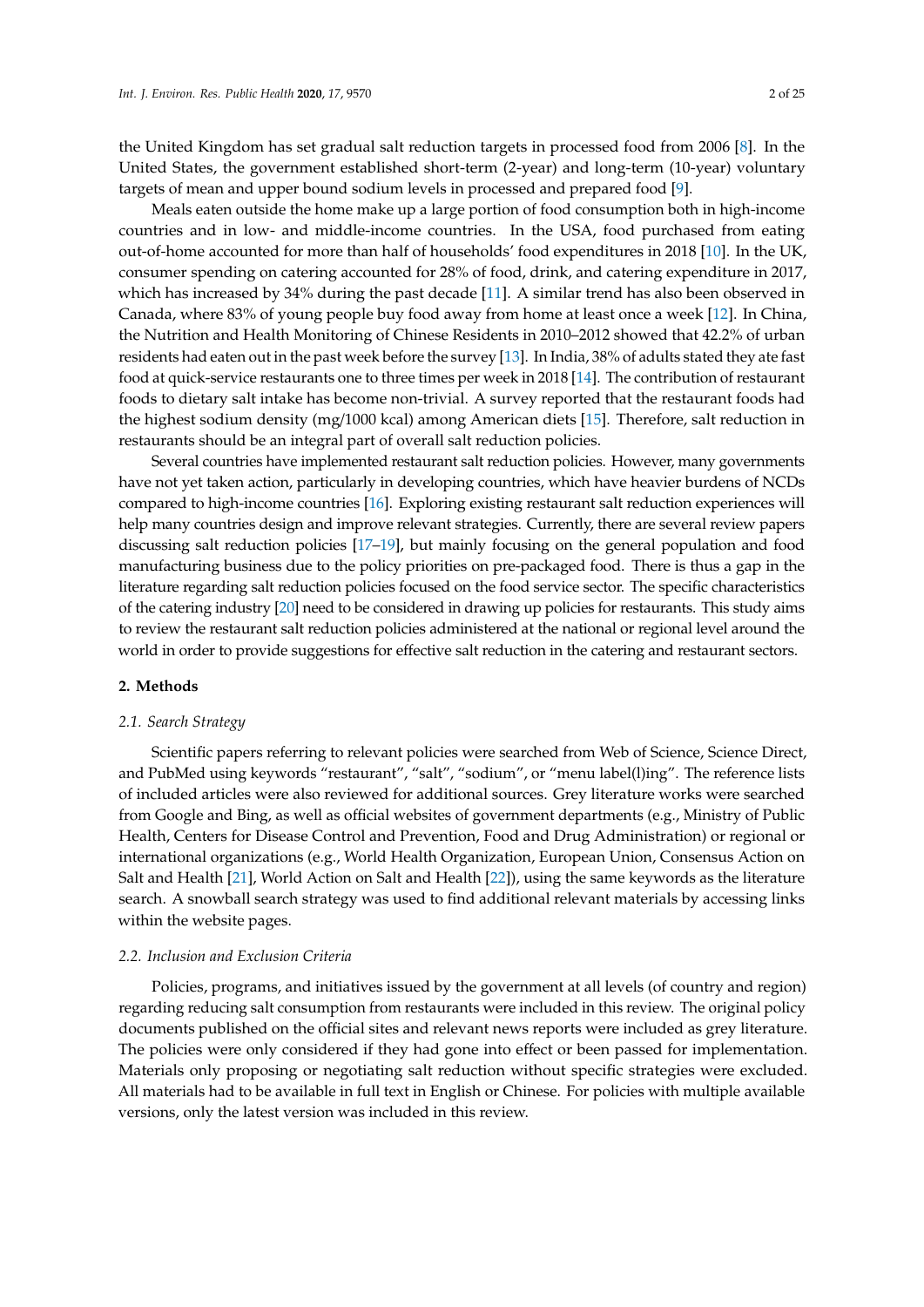## *2.3. Data Extraction 2.3. Data Extraction*

Key information of each independent policy was compiled into an Excel spreadsheet. The extracted Key information of each independent policy was compiled into an Excel spreadsheet. The information included the region in which the policy was implemented, enforcement department, date of passage and/or implementation, whether the policy was voluntary or mandatory, main types of strategies, and what the effect was, if any. For the most commonly used strategies, more detailed information, including specific requirements and conditions of restaurants involved, was recorded. Two reviewers conducted data extraction independently and then discussed to reach a consensus. In addition, the PRISMA C[heck](#page-19-18)list was used as a guideline [23].

# **3. Results 3. Results**

A total of 795 literature papers were detected from scientific databases, of which 585 were screened A total of 795 literature papers were detected from scientific databases, of which 585 were for eligibility, and then 54 were selected for full-text review. In addition, 73 relevant grey documents were found through a website search. After removing irrelevant materials, 78 papers and grey literature works were included in th[e a](#page-2-0)nalysis (Figure 1). Out of 58 countries and regions, 62 independent policies were identified  $[9,20,24-100]$  $[9,20,24-100]$  $[9,20,24-100]$  $[9,20,24-100]$ . Most of these policies were implemented in America and Europe, and about half of the policies detected came from different states or cities within the USA. Strategies were identified and summarized as follows: menu labeling ( $n = 40$ ), target setting ( $n = 23$ ), reformulation of recipes ( $n = 13$ ), consumer education ( $n = 6$ ), chef training ( $n = 4$ ), government assistance ( $n = 3$ ), toolkits delivery ( $n = 2$ ), table salt removal ( $n = 5$ ), and media campaign ( $n = 3$ ) (Table 1). Most policies were introduced and implemented after 2006, and mandatory regulations accounted for about half of these policies ( $n = 27$ , 3 with fines). Types of restaurants to which the policy covered were mostly chain restaurants with 10 or more outlets.

<span id="page-2-0"></span>

**Figure 1.** Flow diagram of material selection.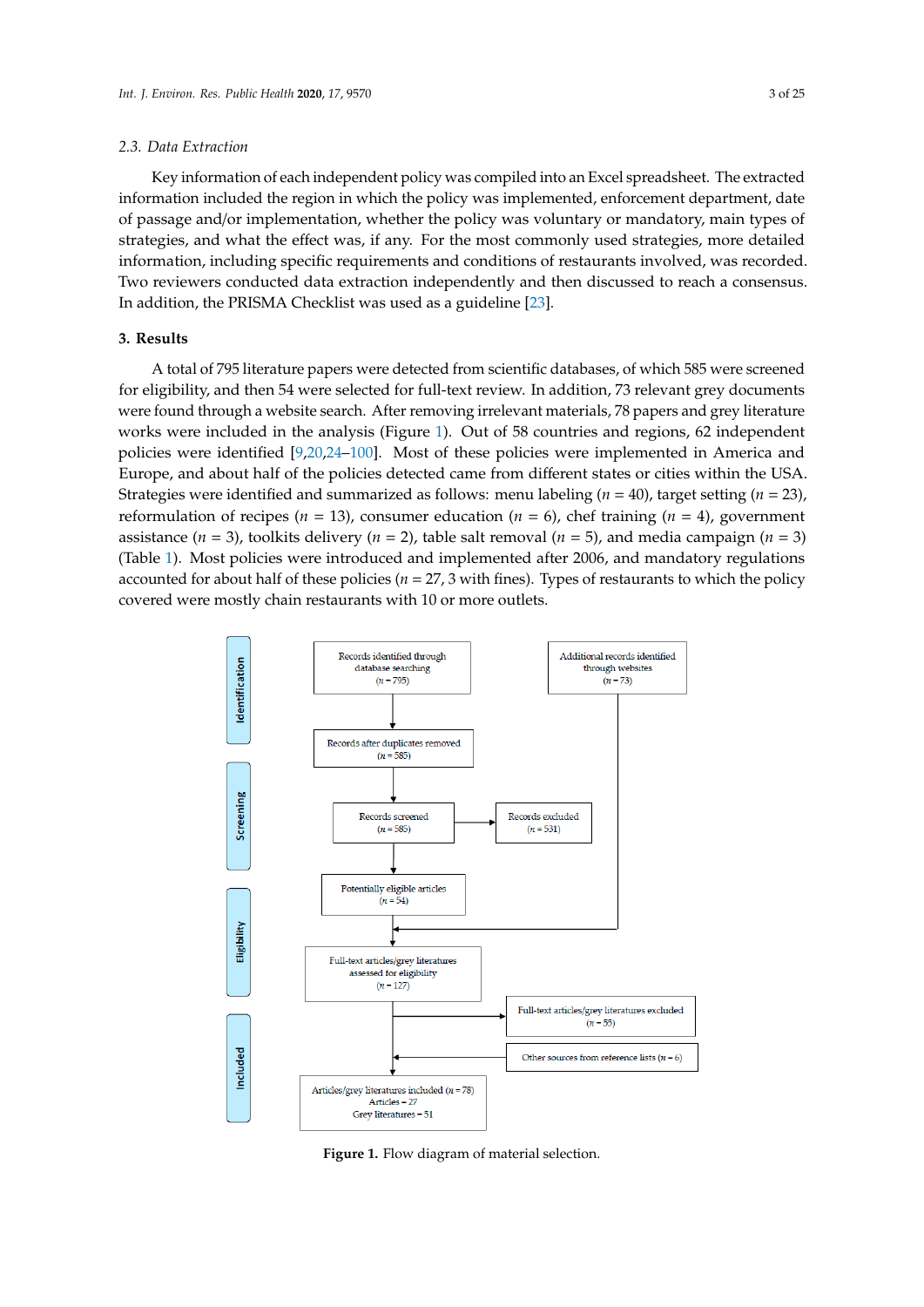| Country   | Policy                                                                             | Scope of<br>Implementation      | <b>Effective Year</b> | <b>Strategies</b><br>Adopted                               | Applicability | <b>Restaurant Type</b><br>and Size                 | Effect                                                                                                                                                                                                                                                                                                                                                                    |
|-----------|------------------------------------------------------------------------------------|---------------------------------|-----------------------|------------------------------------------------------------|---------------|----------------------------------------------------|---------------------------------------------------------------------------------------------------------------------------------------------------------------------------------------------------------------------------------------------------------------------------------------------------------------------------------------------------------------------------|
| Argentina | Less Salt, More Life [63]                                                          | Nationwide                      | 2011                  | Menu labeling,<br>target setting                           | Mandatory     | Unspecified                                        | Unknown                                                                                                                                                                                                                                                                                                                                                                   |
| Argentina | An agreement removes<br>salt shakers [77]                                          | <b>Buenos Aires</b>             | 2011                  | Table salt removal                                         | Mandatory     | Hotel and<br>restaurant                            | Unknown                                                                                                                                                                                                                                                                                                                                                                   |
| Australia | Healthy Food<br>Partnership (a successor<br>to "Food and Health<br>Dialogue") [28] | Nationwide                      | 2015                  | Target setting,<br>reformulation,<br>consumer<br>education | Voluntary     | Quick service<br>restaurants                       | Unknown                                                                                                                                                                                                                                                                                                                                                                   |
| Belgium   | Unspecific [63]                                                                    | Nationwide                      | 2009                  | Target setting,<br>reformulation                           | Voluntary     | Unspecified                                        | Unknown                                                                                                                                                                                                                                                                                                                                                                   |
| Belgium   | <b>EU Salt Reduction</b><br>Framework * [62,64]                                    | Involved in the EU<br>Framework | 2010                  | Target setting,<br>reformulation                           | Voluntary     | Unspecified                                        | Unknown                                                                                                                                                                                                                                                                                                                                                                   |
| Bulgaria  | <b>EU Salt Reduction</b><br>Framework * [62,64]                                    | Involved in the EU<br>Framework | 2010                  | Target setting,<br>reformulation                           | Voluntary     | Unspecified                                        | Unknown                                                                                                                                                                                                                                                                                                                                                                   |
| Canada    | Health Canada's<br><b>Healthy Eating Strategy</b><br>[25]                          | Nationwide                      | 2003                  | Menu labeling                                              | Voluntary     | Restaurants and<br>food services<br>establishments | A study compared<br>laboratory values with<br>Nutrition Facts table (NFt)<br>values of foods from<br>supermarkets, bakeries, and<br>restaurants showed:<br>16.7% ( $n = 169$ ) of<br>$\bullet$<br>foods exceeding $\pm 20\%$<br>of the NFt<br>Sodium was the least<br>$\bullet$<br>accurate content ( $n =$<br>49, 18.4%), all<br>underreported than<br>laboratory values |

| Table 1. Characteristics of restaurant salt reduction policies implemented in different countries. |  |
|----------------------------------------------------------------------------------------------------|--|
|----------------------------------------------------------------------------------------------------|--|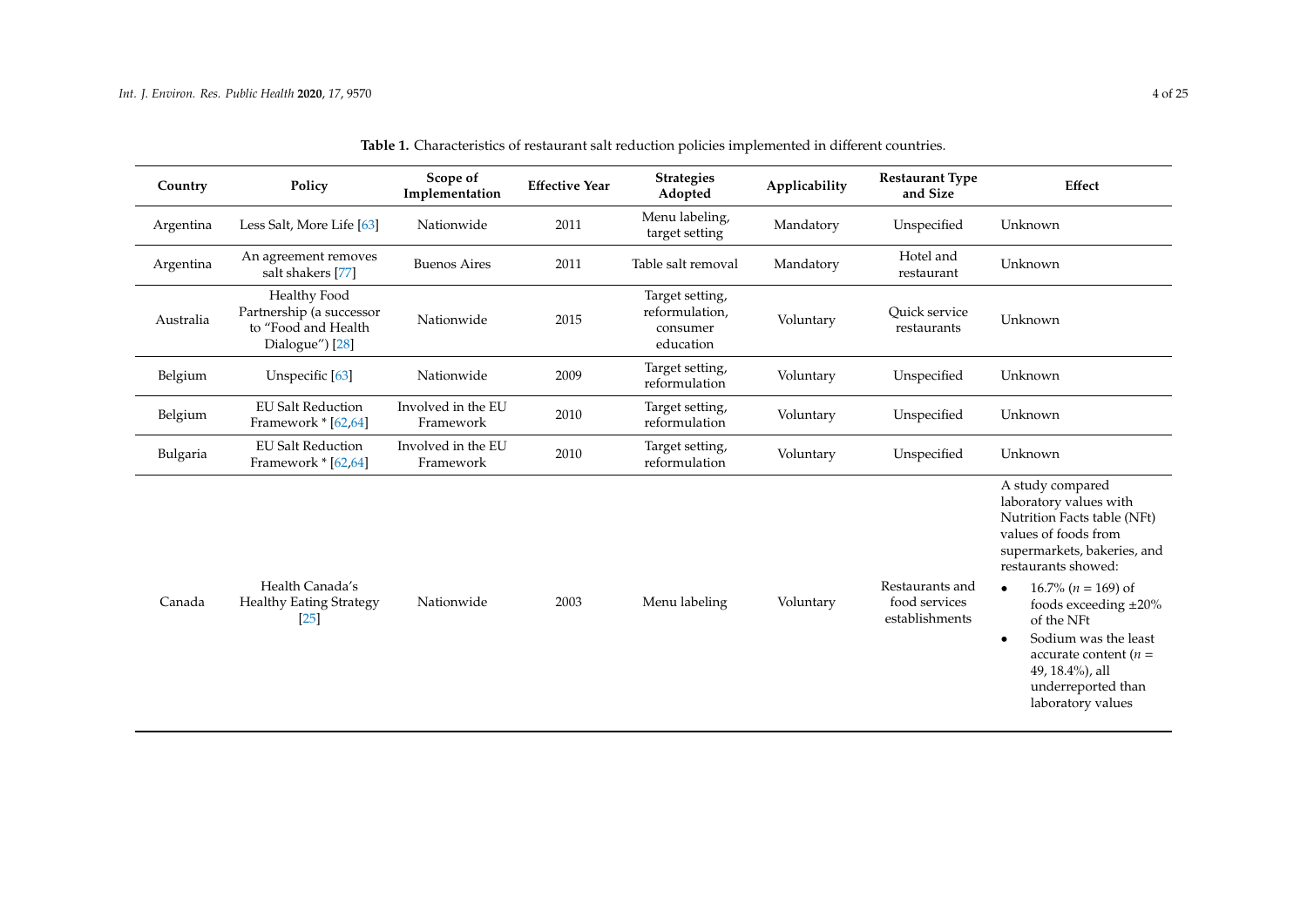| Country    | Policy                                                               | Scope of<br>Implementation      | <b>Effective Year</b> | <b>Strategies</b><br>Adopted                                                               | Applicability | <b>Restaurant Type</b><br>and Size                                                             | Effect                                                                                                                                                                                                                                                                                                                                                                        |
|------------|----------------------------------------------------------------------|---------------------------------|-----------------------|--------------------------------------------------------------------------------------------|---------------|------------------------------------------------------------------------------------------------|-------------------------------------------------------------------------------------------------------------------------------------------------------------------------------------------------------------------------------------------------------------------------------------------------------------------------------------------------------------------------------|
| Canada     | Sodium Reduction<br>Strategy for Canada<br>[49, 79]                  | Nationwide                      | 2010                  | Menu labeling,<br>target setting                                                           | Voluntary     | Restaurants and<br>food services<br>establishments<br>with a high degree<br>of standardization | $-25$ mg ( $p < 0.001$ )<br>$\bullet$<br>sodium per<br>serving overall;<br>There were increases<br>$\bullet$<br>and decreases in<br>different kinds of food;<br>$-220$ mg (a decline of<br>$\bullet$<br>$19%$ ) in<br>reduced-sodium foods;<br>No change in<br>$\bullet$<br>percentage of foods<br>exceeding<br>recommended sodium<br>intake (1500 mg and<br>2300 mg per day) |
| Canada     | <b>Informed Dining</b><br>program (IDP)<br>$[24, 59 - 61]$           | Province of British<br>Columbia | 2012                  | Menu labeling                                                                              | Voluntary     | Range from small<br>independent cafes<br>to national<br>restaurant chains                      | Little or no impact                                                                                                                                                                                                                                                                                                                                                           |
| China      | Healthy Restaurant (in<br>National Healthy<br>Lifestyle Action) [99] | Nationwide                      | 2013                  | Menu labeling,<br>reformulation,<br>consumer<br>education, chef<br>training                | Voluntary     | Unspecified                                                                                    | Unknown                                                                                                                                                                                                                                                                                                                                                                       |
| China      | "EatSmart Restaurant<br>Star+" Campaign [53]                         | Hong Kong                       | Unknown               | Menu labeling                                                                              | Voluntary     | Unspecified                                                                                    | Unknown                                                                                                                                                                                                                                                                                                                                                                       |
| Costa Rica | Unspecific [73]                                                      | Nationwide                      | Unknown               | Table salt removal                                                                         | Voluntary     | Unspecified                                                                                    | Unknown                                                                                                                                                                                                                                                                                                                                                                       |
| Finland    | Reducing salt intake in<br>populations ** [54]                       | Nationwide                      | 2006                  | Menu labeling,<br>consumer<br>education,<br>government<br>assistance, toolkits<br>delivery | Voluntary     | Caterers,<br>restaurants and<br>others involved in<br>commercial meal<br>preparation           | Unknown                                                                                                                                                                                                                                                                                                                                                                       |

**Table 1.** *Cont.*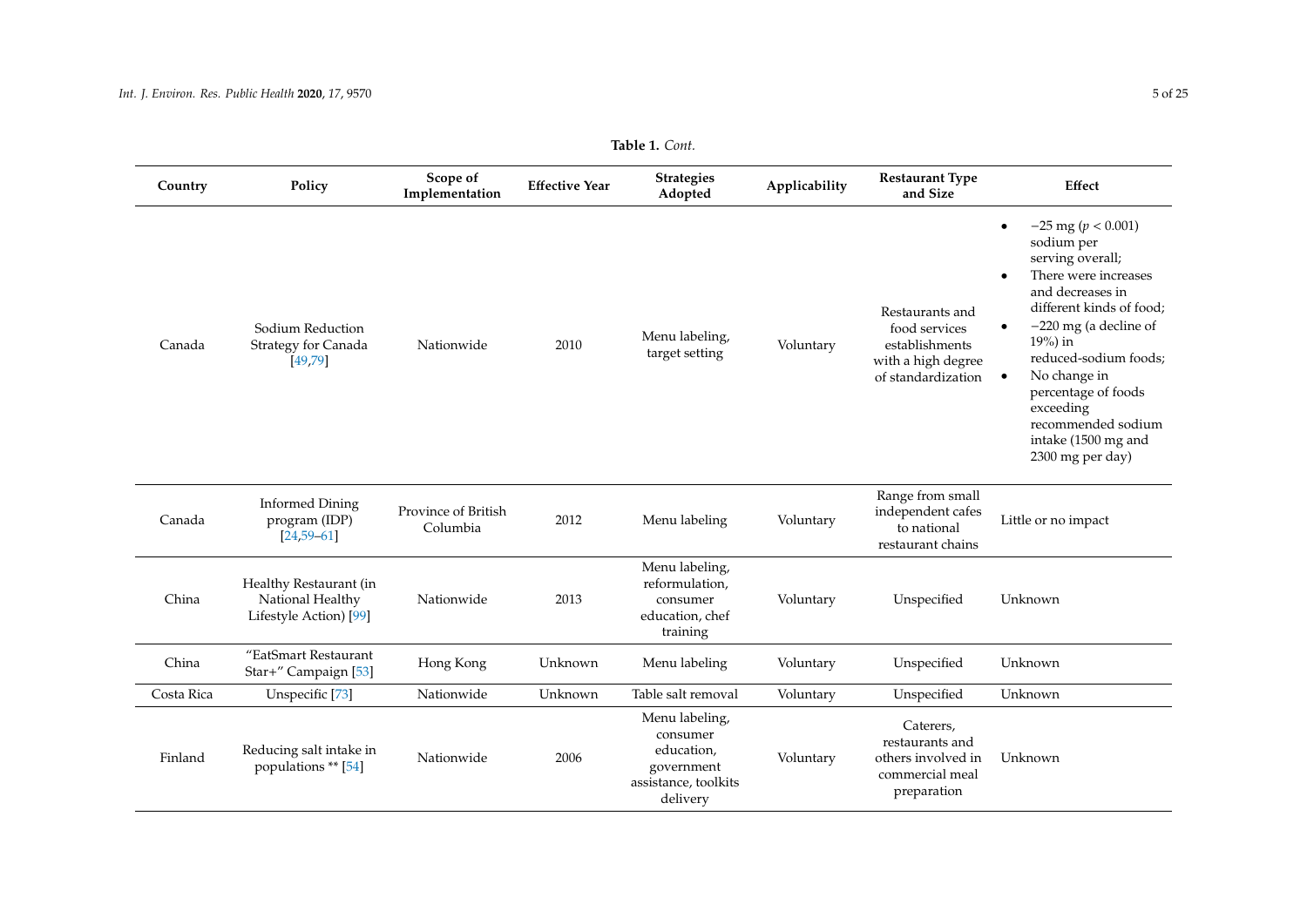| Country     | Policy                                          | Scope of<br>Implementation      | <b>Effective Year</b> | <b>Strategies</b><br>Adopted                                                               | Applicability | <b>Restaurant Type</b><br>and Size                                                    | Effect                                                                                               |
|-------------|-------------------------------------------------|---------------------------------|-----------------------|--------------------------------------------------------------------------------------------|---------------|---------------------------------------------------------------------------------------|------------------------------------------------------------------------------------------------------|
| Finland     | <b>EU Salt Reduction</b><br>Framework * [62,64] | Involved in the EU<br>Framework | 2010                  | Target setting,<br>reformulation                                                           | Voluntary     | Unspecified                                                                           | Unknown                                                                                              |
| Finland     | Unspecific [63,64]                              | Nationwide                      | 2011                  | Target setting                                                                             | Mandatory     | University<br>restaurants (main<br>meals and all meal<br>components)                  | Unknown                                                                                              |
| France      | Reducing salt intake in<br>populations ** [54]  | Nationwide                      | 2006                  | Menu labeling,<br>consumer<br>education,<br>government<br>assistance, toolkits<br>delivery | Voluntary     | Caterers,<br>restaurants and<br>others involved in<br>commercial meal<br>preparation  | Unknown                                                                                              |
| France      | Unspecific [63]                                 | Nationwide                      | Unspecific            | Table salt removal                                                                         | Voluntary     | Unspecified                                                                           | Unknown                                                                                              |
| Greece      | <b>EU Salt Reduction</b><br>Framework * [62,64] | Involved in the EU<br>Framework | 2010                  | Target setting,<br>reformulation                                                           | Voluntary     | Unspecified                                                                           | Unknown                                                                                              |
| Hungary     | <b>EU Salt Reduction</b><br>Framework * [62,64] | Involved in the EU<br>Framework | 2010                  | Target setting,<br>reformulation                                                           | Voluntary     | Unspecified                                                                           | Unknown                                                                                              |
| Ireland     | Reducing salt intake in<br>populations ** [54]  | Nationwide                      | 2006                  | Menu labeling,<br>consumer<br>education,<br>government<br>assistance, toolkits<br>delivery | Voluntary     | Caterers,<br>restaurants, and<br>others involved in<br>commercial meal<br>preparation | Major high-street restaurant<br>chains all reported a greater<br>reduction in salt from<br>products. |
| Latvia      | <b>EU Salt Reduction</b><br>Framework * [62,64] | Involved in the EU<br>Framework | 2010                  | Target setting,<br>reformulation                                                           | Voluntary     | Unspecified                                                                           | Unknown                                                                                              |
| Lithuania   | <b>EU Salt Reduction</b><br>Framework * [62,64] | Involved in the EU<br>Framework | 2010                  | Target setting,<br>reformulation                                                           | Voluntary     | Unspecified                                                                           | Unknown                                                                                              |
| Mexico      | $-$ Sal + Salud [73]                            | Mexico City                     | Unknown               | Table salt removal,<br>media campaign                                                      | Voluntary     | Unspecified                                                                           | Unknown                                                                                              |
| Netherlands | <b>EU Salt Reduction</b><br>Framework * [62,64] | Involved in the EU<br>Framework | 2010                  | Target setting,<br>reformulation                                                           | Voluntary     | Unspecified                                                                           | Unknown                                                                                              |

**Table 1.** *Cont.*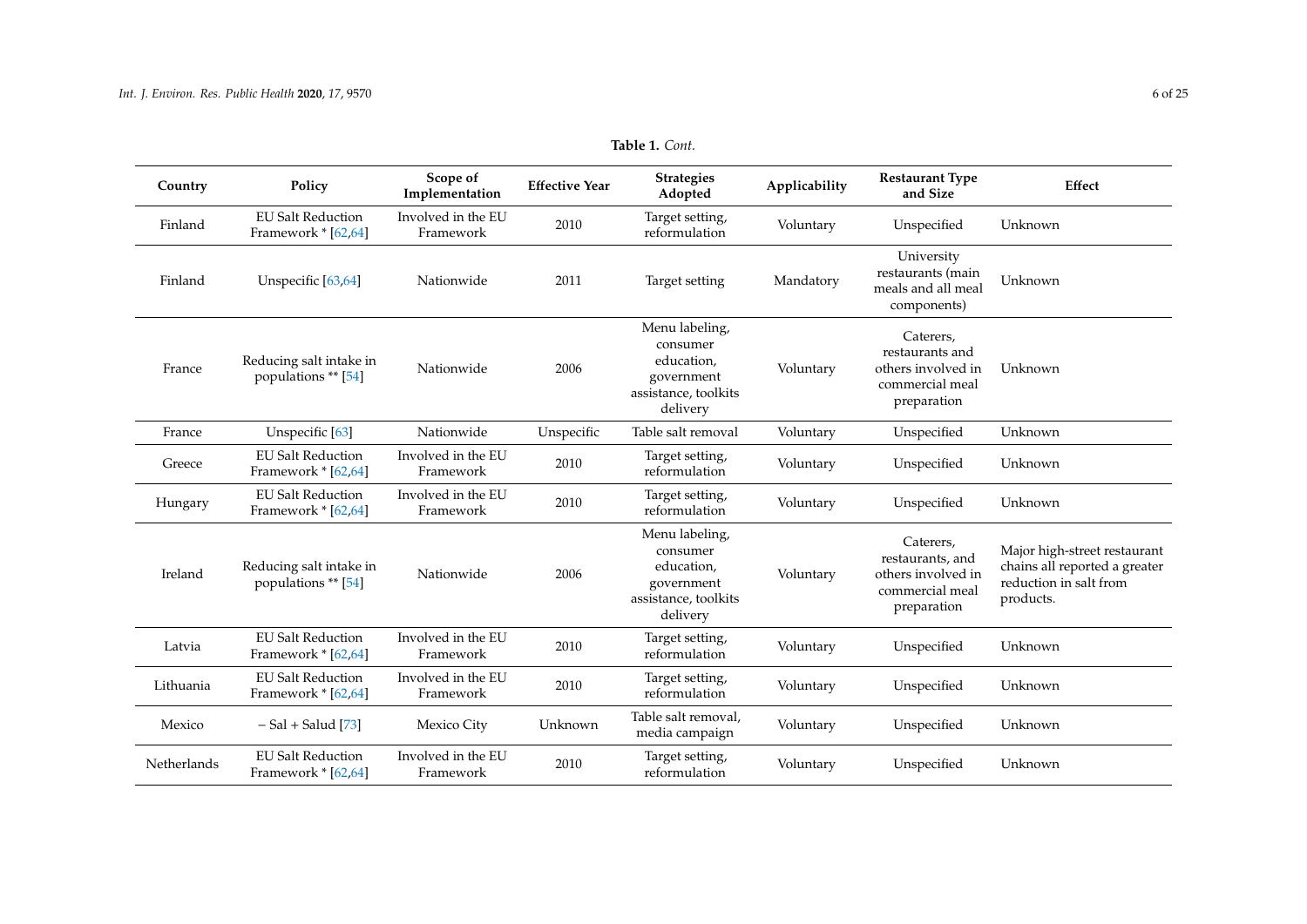| Country            | Policy                                                                          | Scope of<br>Implementation      | <b>Effective Year</b> | <b>Strategies</b><br>Adopted                                                               | Applicability | <b>Restaurant Type</b><br>and Size                                                                                                                           | Effect                                                                                                                                                                                      |
|--------------------|---------------------------------------------------------------------------------|---------------------------------|-----------------------|--------------------------------------------------------------------------------------------|---------------|--------------------------------------------------------------------------------------------------------------------------------------------------------------|---------------------------------------------------------------------------------------------------------------------------------------------------------------------------------------------|
| Portugal           | <b>EU Salt Reduction</b><br>Framework * [62,64]                                 | Involved in the EU<br>Framework | 2010                  | Target setting,<br>reformulation                                                           | Voluntary     | Unspecified                                                                                                                                                  | Unknown                                                                                                                                                                                     |
| Romania            | <b>EU Salt Reduction</b><br>Framework * [62,64]                                 | Involved in the EU<br>Framework | 2010                  | Target setting,<br>reformulation                                                           | Voluntary     | Unspecified                                                                                                                                                  | Unknown                                                                                                                                                                                     |
| Slovak<br>Republic | <b>EU Salt Reduction</b><br>Framework * [62,64]                                 | Involved in the EU<br>Framework | 2010                  | Target setting,<br>reformulation                                                           | Voluntary     | Unspecified                                                                                                                                                  | Unknown                                                                                                                                                                                     |
| Slovenia           | <b>EU Salt Reduction</b><br>Framework * [62,64]                                 | Involved in the EU<br>Framework | 2010                  | Target setting,<br>reformulation                                                           | Voluntary     | Unspecified                                                                                                                                                  | Unknown                                                                                                                                                                                     |
| Spain              | Reducing salt intake in<br>populations ** [54]                                  | Nationwide                      | 2006                  | Menu labeling,<br>consumer<br>education,<br>government<br>assistance, toolkits<br>delivery | Voluntary     | Caterers,<br>restaurants, and<br>others involved in<br>commercial meal<br>preparation                                                                        | Unknown                                                                                                                                                                                     |
| Sri Lanka          | Unspecific [75]                                                                 | Nationwide                      | Unknown               | Reformulation                                                                              | Unspecified   | Food outlets and<br>restaurants                                                                                                                              | Unknown                                                                                                                                                                                     |
| Sweden             | Keyhole label [48]                                                              | Nationwide                      | 2009                  | Menu labeling                                                                              | Voluntary     | Unspecified                                                                                                                                                  | The Keyhole symbol is<br>widely recognized by<br>Swedish consumers and has<br>been promoted to<br>restaurants                                                                               |
| Thailand           | Thai Food, Good Heart<br>[63]                                                   | Nationwide                      | 2004                  | Reformulation,<br>chef training                                                            | Voluntary     | Thai Food<br>restaurants (10<br>famous Thai<br>dishes)                                                                                                       | Unknown                                                                                                                                                                                     |
| UK                 | UK Food Standards<br>Agency's (FSA) salt<br>reduction programme<br>[39, 40, 98] | Nationwide                      | 2003                  | Target setting,<br>reformulation                                                           | Voluntary     | Catering sector,<br>quick-service<br>restaurants,<br>workplace caterers,<br>pub and<br>high-street<br>restaurant chains,<br>and coffee and<br>sandwich shops | Overall salt reduction<br>effects: population's<br>average daily salt intake<br>was reduced from 9.5 g in<br>2000-2001 to 8.6 g in 2008.<br>Some foods reduced salt<br>levels by up to 70%. |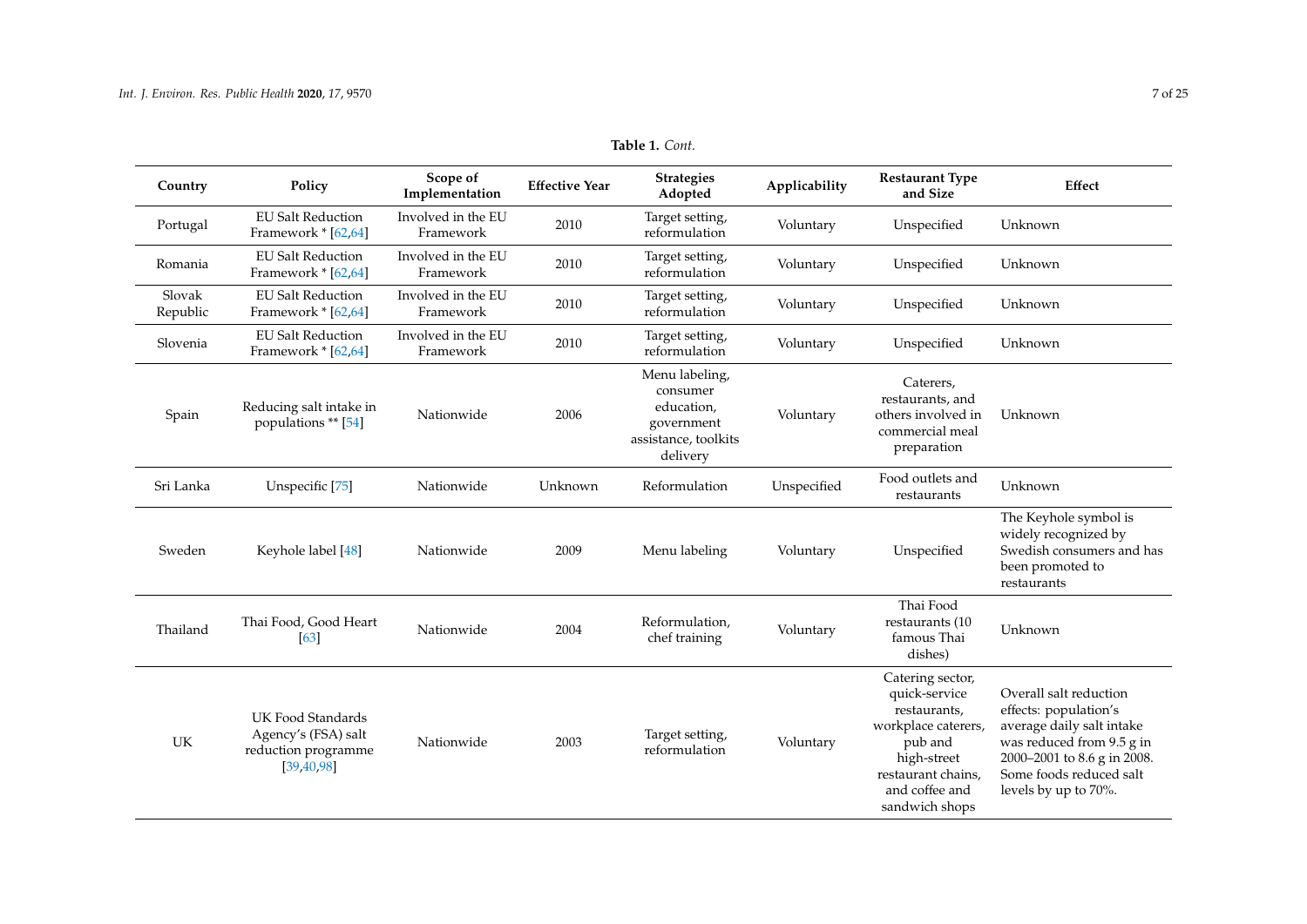| Country    | Policy                                                                                                                   | Scope of<br>Implementation                 | <b>Effective Year</b> | <b>Strategies</b><br>Adopted                                                               | Applicability | <b>Restaurant Type</b><br>and Size                                                                | Effect                                                                                                                                                                                          |
|------------|--------------------------------------------------------------------------------------------------------------------------|--------------------------------------------|-----------------------|--------------------------------------------------------------------------------------------|---------------|---------------------------------------------------------------------------------------------------|-------------------------------------------------------------------------------------------------------------------------------------------------------------------------------------------------|
| UK         | Reducing salt intake in<br>populations ** [54]                                                                           | Nationwide                                 | 2006                  | Menu labeling,<br>consumer<br>education,<br>government<br>assistance, toolkits<br>delivery | Voluntary     | Caterers,<br>restaurants, and<br>others involved in<br>commercial meal<br>preparation             | Unknown                                                                                                                                                                                         |
| UK         | New Department of<br>Health (DoH) voluntary<br>targets [74]                                                              | Nationwide                                 | 2014                  | Target setting                                                                             | Voluntary     | Unspecified                                                                                       | Unknown                                                                                                                                                                                         |
| UK         | The Public Health<br>Responsibility Deal (RD)<br>in England [36,44,76]                                                   | England                                    | 2017                  | Target setting,<br>reformulation                                                           | Voluntary     | Unspecified                                                                                       | Unknown                                                                                                                                                                                         |
| UK         | <b>EU Salt Reduction</b><br>Framework * [62,64]                                                                          | Wales (involved in<br>the EU<br>Framework) | 2010                  | Target setting,<br>reformulation                                                           | Voluntary     | Unspecified                                                                                       | Unknown                                                                                                                                                                                         |
| Uruguay    | Unspecific [63]                                                                                                          | Nationwide                                 | Unknown               | Menu labeling,<br>reformulation.<br>table salt removal                                     | Mandatory     | Unspecified                                                                                       | Unknown                                                                                                                                                                                         |
| <b>USA</b> | Strategies to Reduce<br>Sodium Intake in the<br>United States [100]                                                      | Nationwide                                 | 2008                  | Menu labeling,<br>target setting                                                           | Mandatory     | Large, multiunit<br>chain<br>restaurant/foodservice<br>operations                                 | Unknown                                                                                                                                                                                         |
| <b>USA</b> | Menu Labeling<br>Provisions (of Section<br>4205 of the Patient<br>Protection and<br>Affordable Care Act)<br>[19, 20, 26] | Nationwide                                 | 2010                  | Menu labeling                                                                              | Mandatory     | Chain restaurants<br>and similar retail<br>food<br>establishments<br>with 20 or more<br>locations | No significant change<br>$\bullet$<br>in mean<br>sodium overall;<br>$-70$ mg mean sodium<br>$\bullet$<br>across all restaurants<br>in added vs. removed<br>menu items at the<br>75th percentile |

# **Table 1.** *Cont.*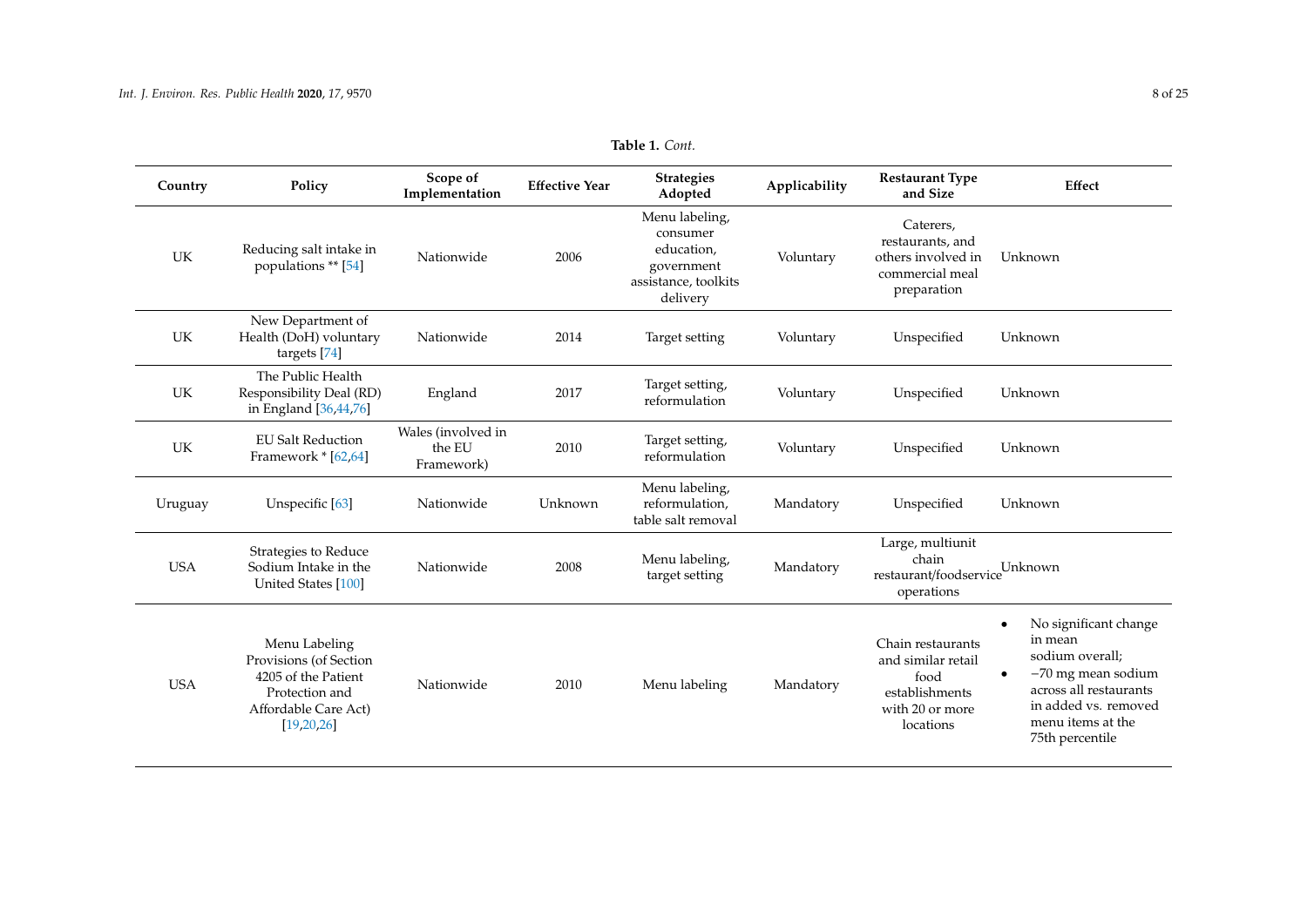| Country    | Policy                                                                                                              | Scope of<br>Implementation                                                                           | <b>Effective Year</b> | <b>Strategies</b><br>Adopted      | Applicability                | <b>Restaurant Type</b><br>and Size                                                                            | Effect                                                                                                                                    |
|------------|---------------------------------------------------------------------------------------------------------------------|------------------------------------------------------------------------------------------------------|-----------------------|-----------------------------------|------------------------------|---------------------------------------------------------------------------------------------------------------|-------------------------------------------------------------------------------------------------------------------------------------------|
| <b>USA</b> | Statement of Policy Salt<br>Reduction <sup>[81]</sup>                                                               | Nationwide                                                                                           | 2014                  | Menu labeling,<br>target setting  | Voluntary                    | Unspecified                                                                                                   | Unknown                                                                                                                                   |
| <b>USA</b> | Nutrition Labeling of<br>Standard Menu Items in<br>Restaurants and Similar<br>Retail Food<br>Establishments [55,56] | Nationwide                                                                                           | 2015                  | Menu labeling                     | Mandatory                    | Chain restaurant<br>with 20 or more<br>locations offering<br>for sale<br>substantially the<br>same menu items | Mean sodium did not<br>٠<br>change significantly;<br>New menu items<br>$\bullet$<br>reduced 70 mg sodium<br>on average than<br>old ones   |
| <b>USA</b> | Unspecific [78]                                                                                                     | Nationwide                                                                                           | 2015                  | Reformulation                     | Voluntary                    | Unspecified                                                                                                   | A study assessing children's<br>menus reported that the<br>sodium target was the least<br>frequently met healthy<br>criteria              |
| <b>USA</b> | Voluntary Sodium<br>Reduction Goals [70]                                                                            | Nationwide                                                                                           | 2016                  | Target setting                    | Voluntary                    | Unspecified                                                                                                   | Unknown                                                                                                                                   |
| <b>USA</b> | Heart Check [35]                                                                                                    | Nationwide                                                                                           | Unknown               | Menu labeling,<br>target setting, | Voluntary                    | Unspecified                                                                                                   | Unknown                                                                                                                                   |
| <b>USA</b> | New US healthcare<br>reform law $[44]$                                                                              | Nationwide                                                                                           | Unknown               | Menu labeling                     | Mandatory                    | Retail food<br>establishments<br>with 20 locations                                                            | Unknown                                                                                                                                   |
| <b>USA</b> | National Salt Reduction<br>Initiative (NSRI)<br>[20, 32, 33, 83, 84]                                                | New York with<br>100 city and state<br>health authorities<br>and national<br>health<br>organizations | 2010                  | Target setting,<br>reformulation  | Voluntary                    | Unspecified                                                                                                   | Minor effect on<br>$\bullet$<br>sodium levels in top<br>chain restaurant foods;<br>Sodium far exceeded<br>$\bullet$<br>recommended limits |
| <b>USA</b> | SB-1420 Food facilities:<br>nutritional information<br>[50]                                                         | California                                                                                           | 2009                  | Menu labeling,<br>target setting  | Mandatory<br>(fines imposed) | Chain restaurants<br>with 20 or more<br>outlets in<br>California                                              | Unknown                                                                                                                                   |

**Table 1.** *Cont.*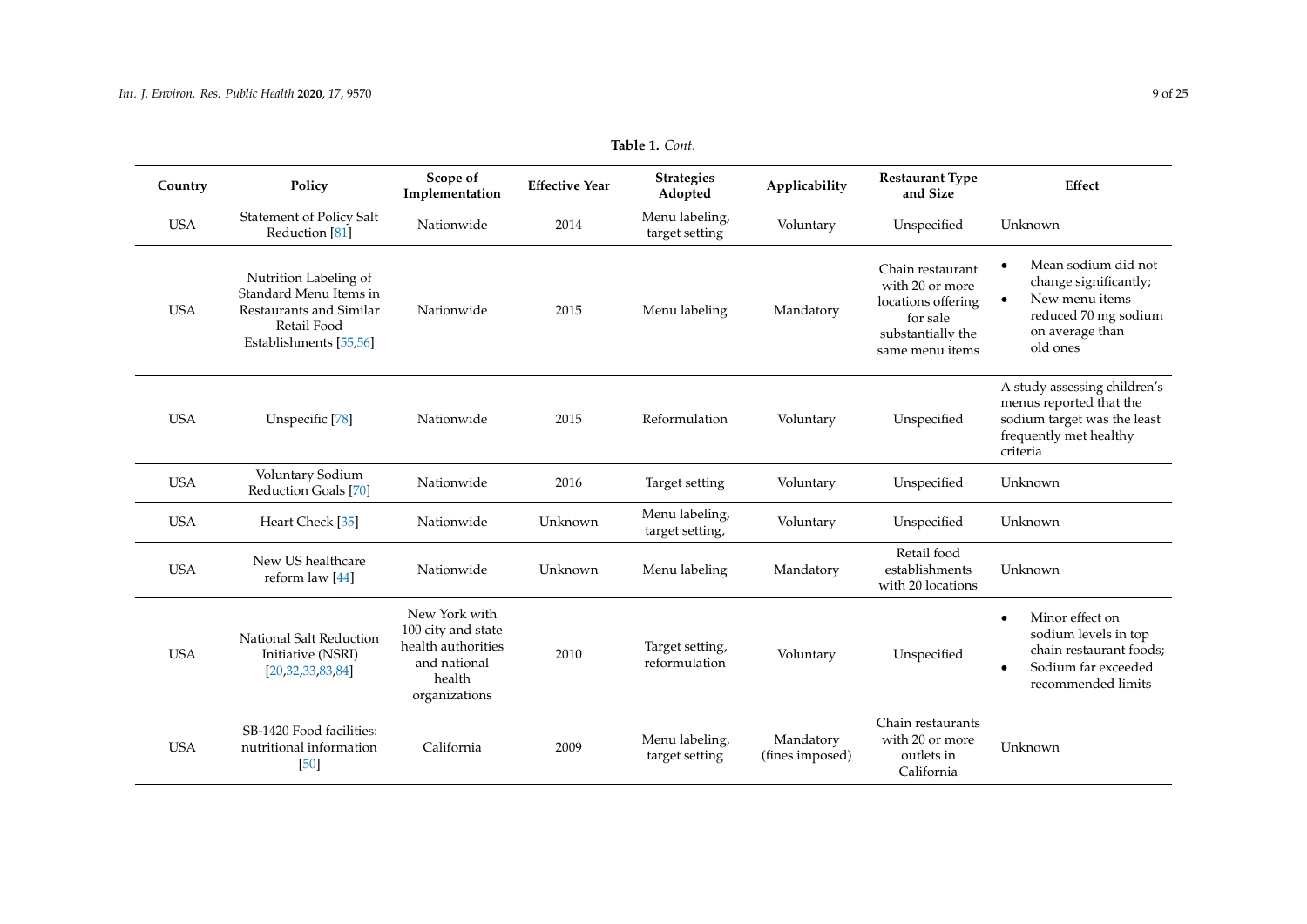| Country    | Policy                                                                                | Scope of<br>Implementation | <b>Effective Year</b> | <b>Strategies</b><br>Adopted            | Applicability                                                             | <b>Restaurant Type</b><br>and Size                                                                                                                                                                                                                                  | Effect                                                                                                                                                                                                      |
|------------|---------------------------------------------------------------------------------------|----------------------------|-----------------------|-----------------------------------------|---------------------------------------------------------------------------|---------------------------------------------------------------------------------------------------------------------------------------------------------------------------------------------------------------------------------------------------------------------|-------------------------------------------------------------------------------------------------------------------------------------------------------------------------------------------------------------|
| <b>USA</b> | Smart Meal [35,86]                                                                    | Colorado                   | Unknown               | Menu labeling,<br>target setting        | Voluntary                                                                 | Local restaurants                                                                                                                                                                                                                                                   | Unknown                                                                                                                                                                                                     |
| <b>USA</b> | Strategies to Reduce<br>Sodium Intake in the<br>United States (bill) [100]            | Delaware                   | 2010                  | Menu labeling,<br>consumer<br>education | Mandatory                                                                 | Foodservice<br>establishment with<br>10 or more outlets<br>in Delaware or<br>nationwide                                                                                                                                                                             | Unknown                                                                                                                                                                                                     |
| <b>USA</b> | Strategies to Reduce<br>Sodium Intake in the<br>United States [100]                   | District of<br>Columbia    | 2010                  | Menu labeling                           | Mandatory                                                                 | Chain restaurants<br>with 10 or more<br>outlets nationwide                                                                                                                                                                                                          | Unknown                                                                                                                                                                                                     |
| <b>USA</b> | Healthy Choices [35,93]                                                               | Erie County                | Unknown               | Menu labeling                           | Voluntary                                                                 | Local restaurants                                                                                                                                                                                                                                                   | Unknown                                                                                                                                                                                                     |
| <b>USA</b> | Strategies to Reduce<br>Sodium Intake in the<br>United States [100]                   | Florida                    | 2010                  | Menu labeling                           | Mandatory                                                                 | Chain restaurants<br>with 19 or more<br>outlets in Florida                                                                                                                                                                                                          | Unknown                                                                                                                                                                                                     |
| <b>USA</b> | Strategies to Reduce<br>Sodium Intake in the<br>United States [100]                   | Indiana                    | 2009                  | Menu labeling                           | Mandatory                                                                 | Chain restaurants<br>of 20 or more<br>outlets in Indiana                                                                                                                                                                                                            | Unknown                                                                                                                                                                                                     |
| <b>USA</b> | Strategies to Reduce<br>Sodium Intake in the<br>United States [100]                   | Kentucky                   | 2009                  | Menu labeling                           | Mandatory                                                                 | Chain restaurants<br>with 10 or more<br>locations in<br>Kentucky                                                                                                                                                                                                    | Unknown                                                                                                                                                                                                     |
| <b>USA</b> | The King County Board<br>of Health's nutrition<br>labeling regulation<br>[29, 43, 69] | King County                | 2010                  | Menu labeling                           | Mandatory<br>(fines imposed,<br>was voluntary<br>between<br>$2008 - 2010$ | Chain restaurant<br>meets all criteria:<br>has 15 or more<br>locations in King<br>County or<br>nationwide; has<br>operating permits;<br>total gross annual<br>revenues of \$1<br>million or more;<br>has standardized<br>menu items that<br>use standard<br>recipes | $-231 \pm 727$ mg (p <<br>0.01) in sodium for all<br>entrees at sit-down<br>chains $(n = 11)$ ;<br>Levels still above the<br>recommended limits<br>(one-third of the<br>nutrient<br>intake recommendations) |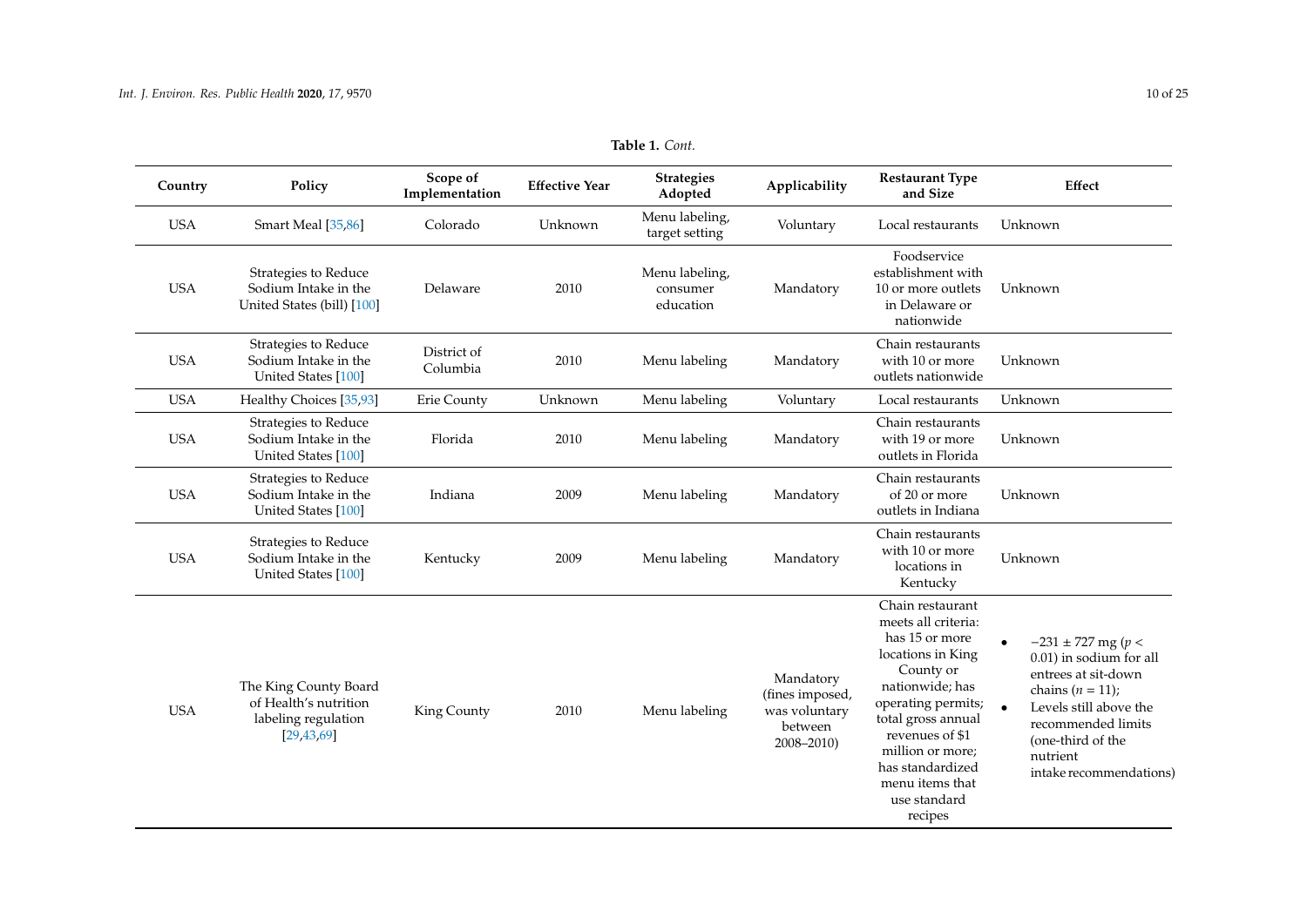| Country    | Policy                                                               | Scope of<br>Implementation | <b>Effective Year</b> | <b>Strategies</b><br>Adopted                                                  | Applicability | <b>Restaurant Type</b><br>and Size                                                                      | Effect                                                                                                           |
|------------|----------------------------------------------------------------------|----------------------------|-----------------------|-------------------------------------------------------------------------------|---------------|---------------------------------------------------------------------------------------------------------|------------------------------------------------------------------------------------------------------------------|
| <b>USA</b> | Strategies to Reduce<br>Sodium Intake in the<br>United States [100]  | Maryland                   | 2010                  | Menu labeling                                                                 | Mandatory     | Chain restaurants<br>with 15 or more<br>outlets nationwide                                              | Unknown                                                                                                          |
| <b>USA</b> | Healthy Howard<br>Columbia <sup>[94]</sup>                           | Maryland                   | Unknown               | Government<br>assistance                                                      | Voluntary     | Local restaurants                                                                                       | Unknown                                                                                                          |
| <b>USA</b> | The menu labeling<br>requirement [100]                               | Montgomery<br>County       | 2010                  | Menu labeling                                                                 | Mandatory     | Chain restaurants<br>with 20 or more<br>outlets nationwide                                              | Unknown                                                                                                          |
| <b>USA</b> | New York City salt<br>warning rule [47,51,52]                        | New York                   | 2015                  | Menu labeling,<br>target setting,<br>media campaign,<br>consumer<br>education | Mandatory     | Chain restaurant<br>with 15 outlets                                                                     | The effect of adding<br>numeric sodium menu<br>nutrition information<br>depends on consumers'<br>taste intuition |
| <b>USA</b> | Capitol Region<br><b>Restaurant Operators</b><br>Cooperative [35,95] | New York                   | Unknown               | Government<br>assistance                                                      | Voluntary     | Local restaurants                                                                                       | Unknown                                                                                                          |
| <b>USA</b> | Winner's Circle [35,88]                                              | North Carolina             | Unknown               | Menu labeling,<br>target setting                                              | Unspecified   | Local restaurants                                                                                       | Unknown                                                                                                          |
| <b>USA</b> | Strategies to Reduce<br>Sodium Intake in the<br>United States [100]  | Oklahoma                   | 2010                  | Menu labeling                                                                 | Mandatory     | Restaurants with<br>10 or more outlets<br>in the state                                                  | Unknown                                                                                                          |
| <b>USA</b> | State legislation [100]                                              | Oregon                     | 2010                  | Menu labeling                                                                 | Mandatory     | Chain restaurants<br>with 15 or more<br>outlets nationwide                                              | Unknown                                                                                                          |
| <b>USA</b> | Strategies to Reduce<br>Sodium Intake in the<br>United States [100]  | Pennsylvania               | 2009                  | Menu labeling                                                                 | Mandatory     | Chain restaurants<br>with an average of<br>at least \$500,000 in<br>food sales over the<br>past 3 years | Unknown                                                                                                          |

**Table 1.** *Cont.*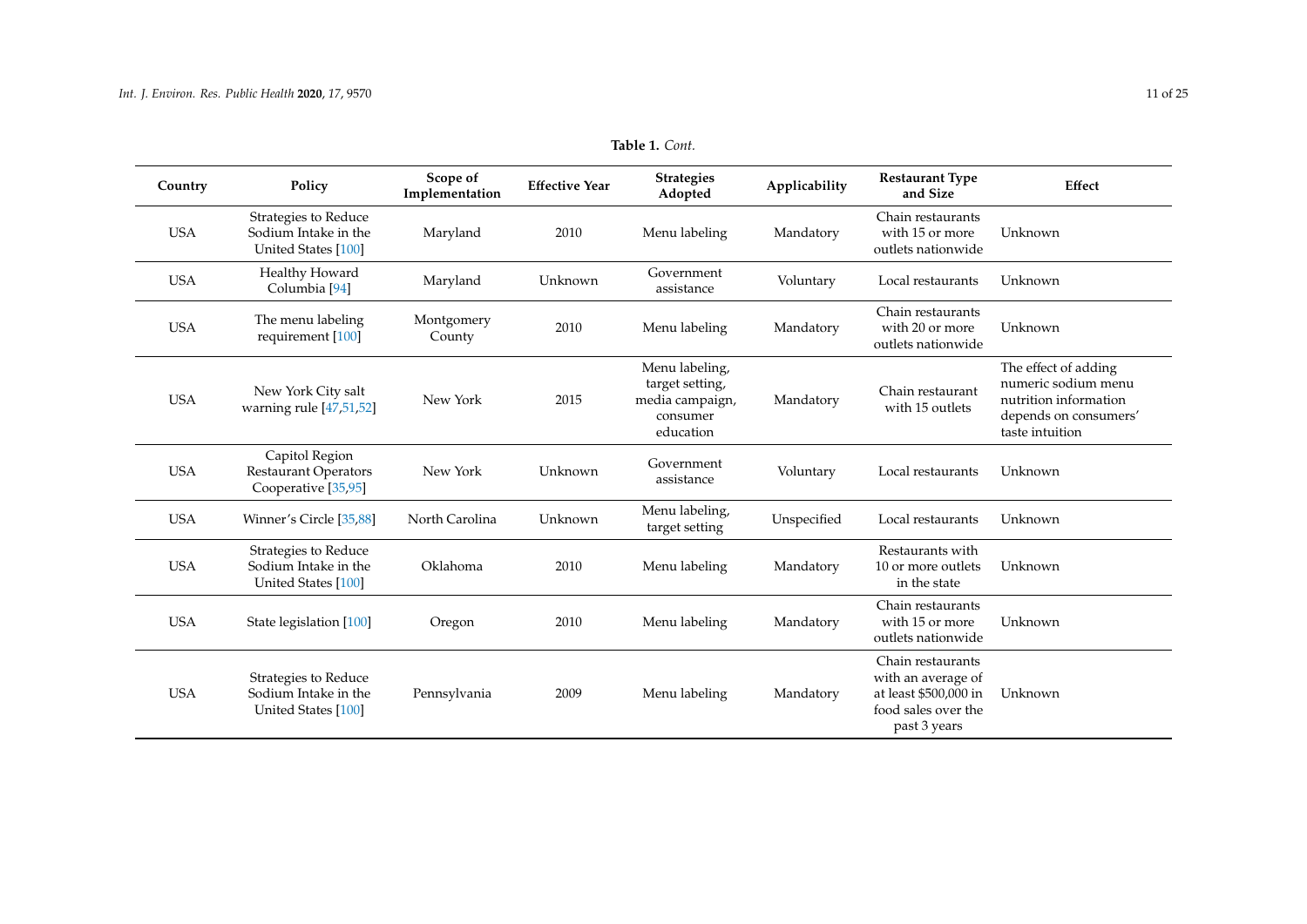| Country    | Policy                                                       | Scope of<br>Implementation | <b>Effective Year</b> | <b>Strategies</b><br>Adopted                                             | Applicability                | <b>Restaurant Type</b><br>and Size                                    | Effect                                                                                                                                                                                                                      |
|------------|--------------------------------------------------------------|----------------------------|-----------------------|--------------------------------------------------------------------------|------------------------------|-----------------------------------------------------------------------|-----------------------------------------------------------------------------------------------------------------------------------------------------------------------------------------------------------------------------|
| <b>USA</b> | Philadelphia Menu<br>Labeling Ordinance [27]                 | Philadelphia               | 2010                  | Menu labeling                                                            | Mandatory                    | Restaurants with<br>15 or more outlets<br>nationwide                  | Consumers at labeled<br>$\bullet$<br>restaurants purchased<br>224 mg less sodium<br>than at<br>unlabeled restaurants:<br>Consumers who<br>reported menu label<br>affecting their choices<br>purchased 370 mg<br>less sodium |
| <b>USA</b> | <b>Healthy Chinese</b><br>Take-Out Initiative<br>(HCTI) [30] | Philadelphia               | 2012                  | Reformulation,<br>chef training,<br>toolkits delivery,<br>media campaign | Voluntary                    | Chinese take-out<br>restaurants in<br>low-income urban<br>communities | 13-34% reduction in sodium<br>content of 3 popular dishes<br>36 months after low-sodium<br>cooking training                                                                                                                 |
| <b>USA</b> | Sodium menu labeling<br>legislation [65]                     | Philadelphia               | 2019                  | Menu labeling                                                            | Mandatory<br>(fines imposed) | Any chain retail<br>food establishment                                | Unknown                                                                                                                                                                                                                     |
| <b>USA</b> | SmartMenu [31,34]                                            | Pierce County              | 2007                  | Menu labeling                                                            | Voluntary                    | Locally owned<br>full-service<br>restaurants                          | $-45$ mg sodium in the<br>$\bullet$<br>average entree<br>after labeling;<br>About 1/3 patrons<br>reported behavior<br>change because of<br>seeing<br>nutrition information                                                  |
| <b>USA</b> | ¡Por Vida! [35,87]                                           | San Antonio                | Unknown               | Menu labeling,<br>target setting                                         | Unspecified                  | Local restaurants                                                     | Unknown                                                                                                                                                                                                                     |
| <b>USA</b> | Healthy Food Incentives<br>Ordinance [37,45,96]              | San Francisco              | 2011                  | Target setting (for<br>children's meals)                                 | Mandatory                    | Local restaurants                                                     | Two restaurants<br>investigated did not change<br>recipes to meet the nutrition<br>criteria (only selling toys<br>separately from children's<br>meals as response to the<br>ordinance)                                      |

# **Table 1.** *Cont.*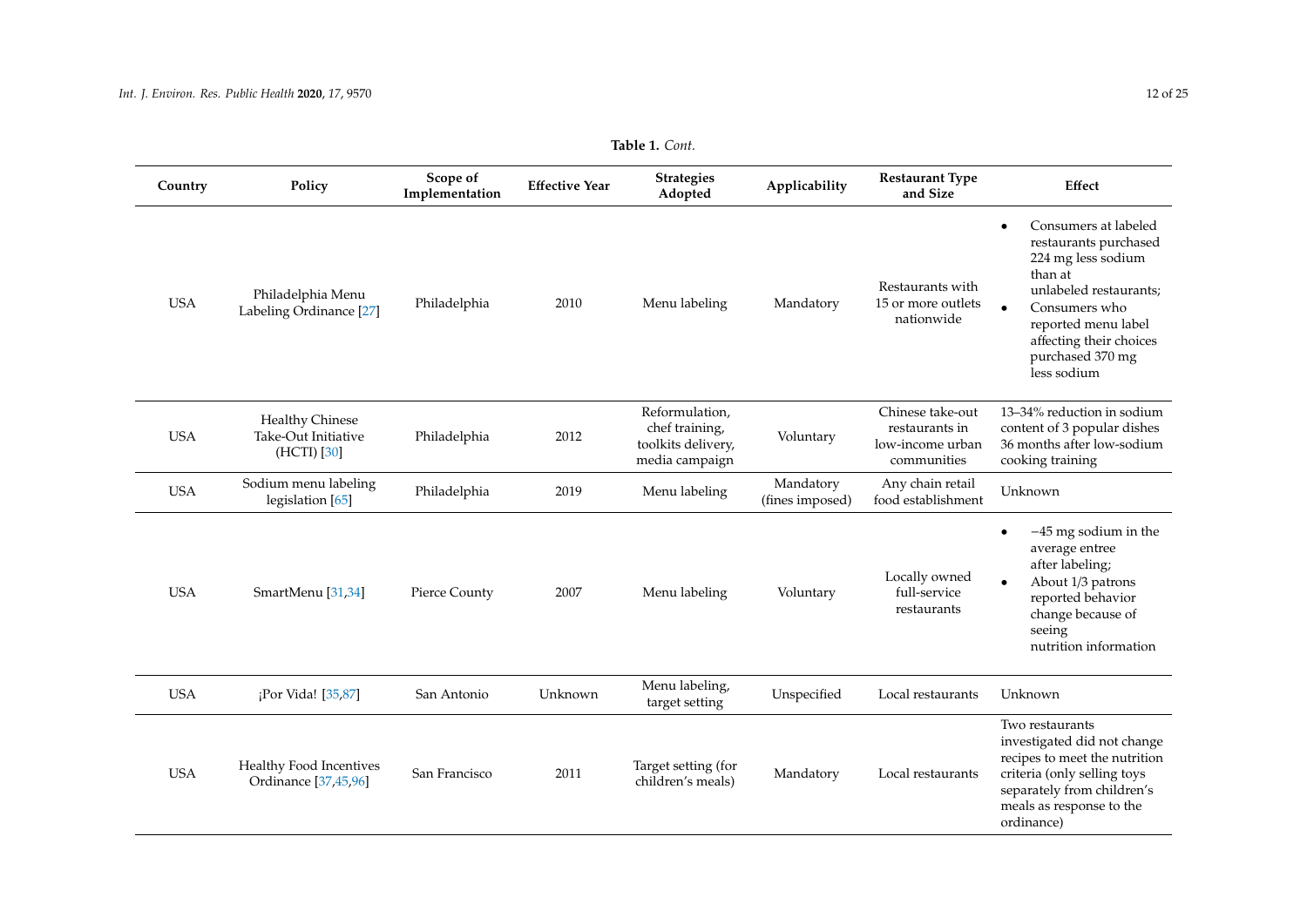| Country               | Policy                                                                                                                  | Scope of<br>Implementation | <b>Effective Year</b> | <b>Strategies</b><br>Adopted                               | Applicability | <b>Restaurant Type</b><br>and Size                         | Effect  |
|-----------------------|-------------------------------------------------------------------------------------------------------------------------|----------------------------|-----------------------|------------------------------------------------------------|---------------|------------------------------------------------------------|---------|
| <b>USA</b>            | Sodium Savvy [35,90]                                                                                                    | Schenectady<br>County      | Unknown               | Menu labeling,<br>target setting,<br>consumer<br>education | Unspecified   | Local restaurants                                          | Unknown |
| <b>USA</b>            | Healthy Kids Choice<br>[35, 85]                                                                                         | Shasta County              | Unknown               | Menu labeling,<br>target setting                           | Unspecified   | Local restaurants                                          | Unknown |
| <b>USA</b>            | Cut the Sodium but<br>Keep the Flavor [35,91]                                                                           | Shasta County              | Unknown               | Chef training                                              | Voluntary     | Local restaurants                                          | Unknown |
| <b>USA</b>            | Strategies to Reduce<br>Sodium Intake in the<br>United States [100]                                                     | Tennessee                  | 2009                  | Menu labeling                                              | Mandatory     | Chain restaurants<br>with 20 or more<br>outlets nationwide | Unknown |
| <b>USA</b>            | Strategies to Reduce<br>Sodium Intake in the<br>United States [100]                                                     | Texas                      | 2010                  | Menu labeling                                              | Mandatory     | Chain restaurants<br>with 19 or more<br>locations in Texas | Unknown |
| <b>USA</b>            | Strategies to Reduce<br>Sodium Intake in the<br>United States [100]                                                     | Vermont                    | 2010                  | Menu labeling                                              | Mandatory     | Restaurants with<br>10 or more outlets<br>nationwide       | Unknown |
| Americas <sup>1</sup> | Preventing<br>Cardiovascular Disease<br>in the Americas by<br>Reducing Dietary Salt<br>Intake Population-Wide<br>$[72]$ | Countries in<br>Americas   | 2014                  | Target setting,<br>reformulation                           | Voluntary     | Unspecified                                                | Unknown |

**Table 1.** *Cont.*

<span id="page-12-0"></span>\* Count as one policy. \*\* Count as one policy. <sup>1</sup> One exception of heading: Americas is not a country.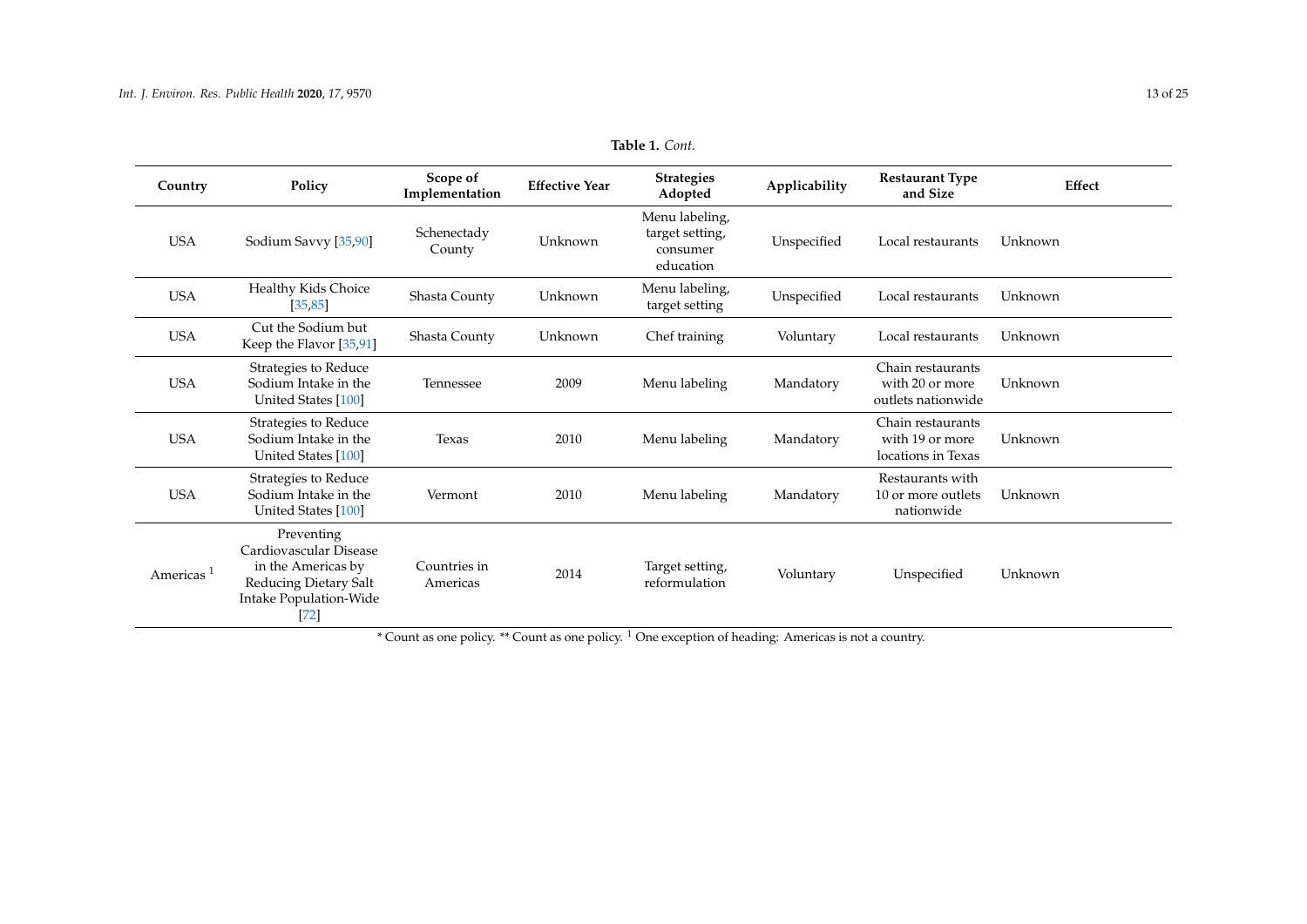## *3.1. Menu Labeling*

For salt reduction in restaurants, labeling nutrients including sodium of menu items was the most commonly used strategy. Different policies have various criteria for contents labeled on the menu. Besides sodium, calories are the most common nutritional information required for menu labeling, with the aim of obesity prevention [\[55\]](#page-21-14). Most relevant policies covered all standard menu items in chain restaurants. Menu labels can take several forms. Six policies mentioned using icons including obvious graphic salt warnings to intuitively display whether the dish is good or bad for health [\[20](#page-19-15)[,47](#page-21-15)[,48](#page-21-16)[,50](#page-21-17)[–53](#page-21-18)[,58](#page-21-19)[,65\]](#page-22-14). For example, the "Keyhole" symbol in Sweden [\[101\]](#page-23-17) means the food contains less sugar and salt, more fiber and whole grains, or less fat than food products without the symbol in the same product group. In Hong Kong, the "EatSmart Restaurant Star+" Campaign used a colorful mark and stars to indicate the healthy feature of dishes and restaurants. Dish with less fat, salt, and sugar can obtain a "3 Less" mark. Restaurants can get up to three stars by offering "More Fruit and Vegetables" dishes, "3 Less" dishes, and the "EatSmart Promotion" on a daily basis [\[53\]](#page-21-18).

#### *3.2. Target Setting and Reformulation*

Some policies set mandatory or recommended salt reduction targets or salt limits for restaurants, and this strategy was often combined with the reformulation of recipes. These strategies were implemented in 32 countries and regions (Table [2\)](#page-14-0). Among them, Australia, Belgium, China, UK, USA, the EU, and the Americas explicitly suggested restaurants to reformulate dishes to meet salt reduction targets. Only six target-setting policies were mandatory, and one in California involved fines. Types of restaurants involved were more diverse, such as quick-service restaurants, cafeterias, and local restaurants. There were 13 policies that set specific salt reduction objectives, which can be divided into two general patterns: limit of maximum sodium content allowed in dishes or meals and goals for salt reduction by a certain percentage over a specific period of time (implemented in Belgium, UK, USA, and the EU). Different regions have different requirements for the upper sodium limit, which varied from 750 mg to 2300 mg sodium per meal. The UK and USA have established category-specific targets for salt levels in restaurant foods [\[76,](#page-22-15)[84\]](#page-23-18). For restaurants that sold dishes exceeding the limit, there would be several restrictions, for example prohibiting the sale, requiring warning marks, and restricting giving away incentive items (such as free toys for children's meals). San Francisco and Shasta County of California State also have special requirements for children's meals [\[45](#page-21-20)[,85\]](#page-23-19).

Relevant methods were given to reduce salt in dishes, including reformulating recipes, providing salt separately to the consumer instead of adding salt directly to the meals [\[75\]](#page-22-16), adjusting salt content of dishes according to the requirements of customers [\[99\]](#page-23-20), using less sauce or soy sauce, enhancing flavor using additional herbs and spices, and replacing canned vegetables with fresh ones [\[30\]](#page-20-18). It is important to reduce salt content in ingredients, since chain restaurants tend to use packaged food (such as cheese and processed meat) to prepare dishes. This requires cooperation with food manufacturers [\[28,](#page-20-6)[39,](#page-20-19)[40](#page-20-20)[,63](#page-22-17)[,99\]](#page-23-20). Eight policies have combined restaurant salt reduction with food producers, in terms of involving the whole food industry in the salt reduction process.

#### *3.3. Other Strategies*

As education is important to build a healthy environment, six policies suggested conducting education campaigns to improve consumer awareness, for example, the harm of high salt diets and instructions on nutritional labels. In addition, China, Thailand, and Philadelphia, and Shasta County in the USA have introduced salt reduction education for restaurant staff and low-sodium cooking training for chefs to improve their knowledge, awareness, and practical skills for salt reduction. Chef training may include: education regarding the effect of salt on health and disease, recommended salt intake, developing several kinds of low salt dishes, practical methods of salt reduction in cooking, and expert demonstration [\[30](#page-20-18)[,35](#page-20-21)[,91](#page-23-21)[,99\]](#page-23-20).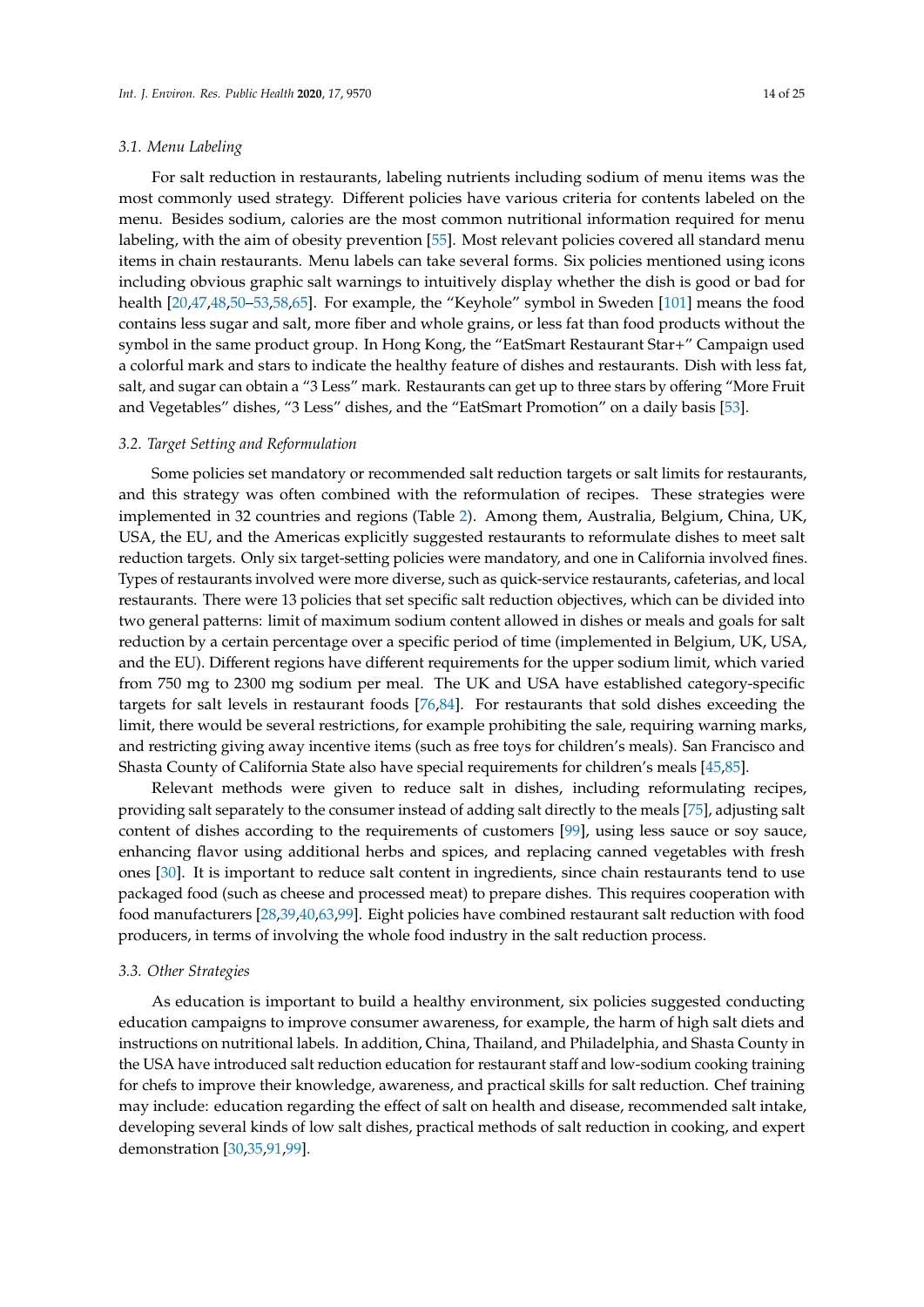<span id="page-14-0"></span>

| <b>Country and Region</b>                                                                                                                                 | Target/Limit                                                                                        | Food Manufacturer Involved * |
|-----------------------------------------------------------------------------------------------------------------------------------------------------------|-----------------------------------------------------------------------------------------------------|------------------------------|
| Americas                                                                                                                                                  | Gradual and sustained schedules                                                                     | Yes                          |
| Argentina                                                                                                                                                 | Unspecified                                                                                         | No                           |
| Australia                                                                                                                                                 | Unspecified                                                                                         | Yes                          |
| Belgium                                                                                                                                                   | 10% salt reduction by 2012                                                                          | No                           |
| Canada                                                                                                                                                    | Unspecified (specific target only for<br>the food industry)                                         | Yes                          |
| China                                                                                                                                                     | Unspecified                                                                                         | Yes                          |
| EU (Belgium, Bulgaria, Finland,<br>Greece, Hungary, Latvia,<br>Lithuania, Netherlands, Portugal,<br>Romania, Slovak Republic,<br>Slovenia, and UK: Wales) | 16% salt reduction over 4 years                                                                     | Yes                          |
| Finland                                                                                                                                                   | Unspecified                                                                                         | No                           |
| Thailand                                                                                                                                                  | Unspecified (for 10 famous Thai<br>dishes)                                                          | Yes                          |
| UK                                                                                                                                                        | Specific target for 11 restaurant food<br>categories (24 subcategories) within<br>2 years           | Yes                          |
| <b>USA</b>                                                                                                                                                | Specific target for 10 restaurant food<br>categories (25 subcategories) in 2012<br>and 2014         | Yes                          |
| California, USA                                                                                                                                           | Stating 2300 mg of sodium limits for<br>daily diet                                                  | No                           |
| Colorado, USA                                                                                                                                             | $\leq$ 1500 mg sodium per meal and<br>$\leq$ 650 mg sodium per side dish                            | No                           |
| New York, USA                                                                                                                                             | Menu items containing 2300 mg<br>sodium or more are required to add<br>Salt Shaker icon             | No                           |
| North Carolina, USA                                                                                                                                       | $\leq$ 1000 mg sodium per meal and<br>$\leq$ 480 mg sodium per side item                            | No                           |
| San Antonio, USA                                                                                                                                          | $\leq$ 750 mg sodium per meal                                                                       | No                           |
| San Francisco, USA                                                                                                                                        | $\leq$ 640 mg sodium for children's meal                                                            | No                           |
| Schenectady County, USA                                                                                                                                   | $\leq$ 750 mg sodium per meal; $\leq$ 250 mg<br>sodium for appetizers, side dishes,<br>and desserts | No                           |
| Shasta County, USA                                                                                                                                        | ≤770 mg sodium for children's meal                                                                  | No                           |

**Table 2.** Policy-driven targets in different countries and regions.

(\*) To reduce restaurant meal salt content by reducing food ingredients produced by food manufacturers.

A total of five policies in Buenos Aires in Argentina, Costa Rica, France, Mexico City in Mexico, and Uruguay recommended that restaurants should provide salt only upon customers' request, instead of putting salt shakers on the tables [\[63](#page-22-17)[,73](#page-22-18)[,77\]](#page-22-19). There were three policies emphasizing the importance of coordination and cooperation with media campaigns, through TV, newspapers, the internet, and roadside advertisement [\[30,](#page-20-18)[47,](#page-21-15)[51](#page-21-21)[,52](#page-21-22)[,73\]](#page-22-18). Public health departments can also provide assistance to restaurants in order to effectively promote salt reduction, such as free information sessions and professional consulting [\[54\]](#page-21-23), free advertising and nutritional analysis for healthy restaurants [\[35](#page-20-21)[,94\]](#page-23-22), and toolkits distribution (e.g., low-sodium recipe, kitchen utensil, and standard measuring spoon) [\[30](#page-20-18)[,54\]](#page-21-23) . In the state of New York, local governments created a group purchasing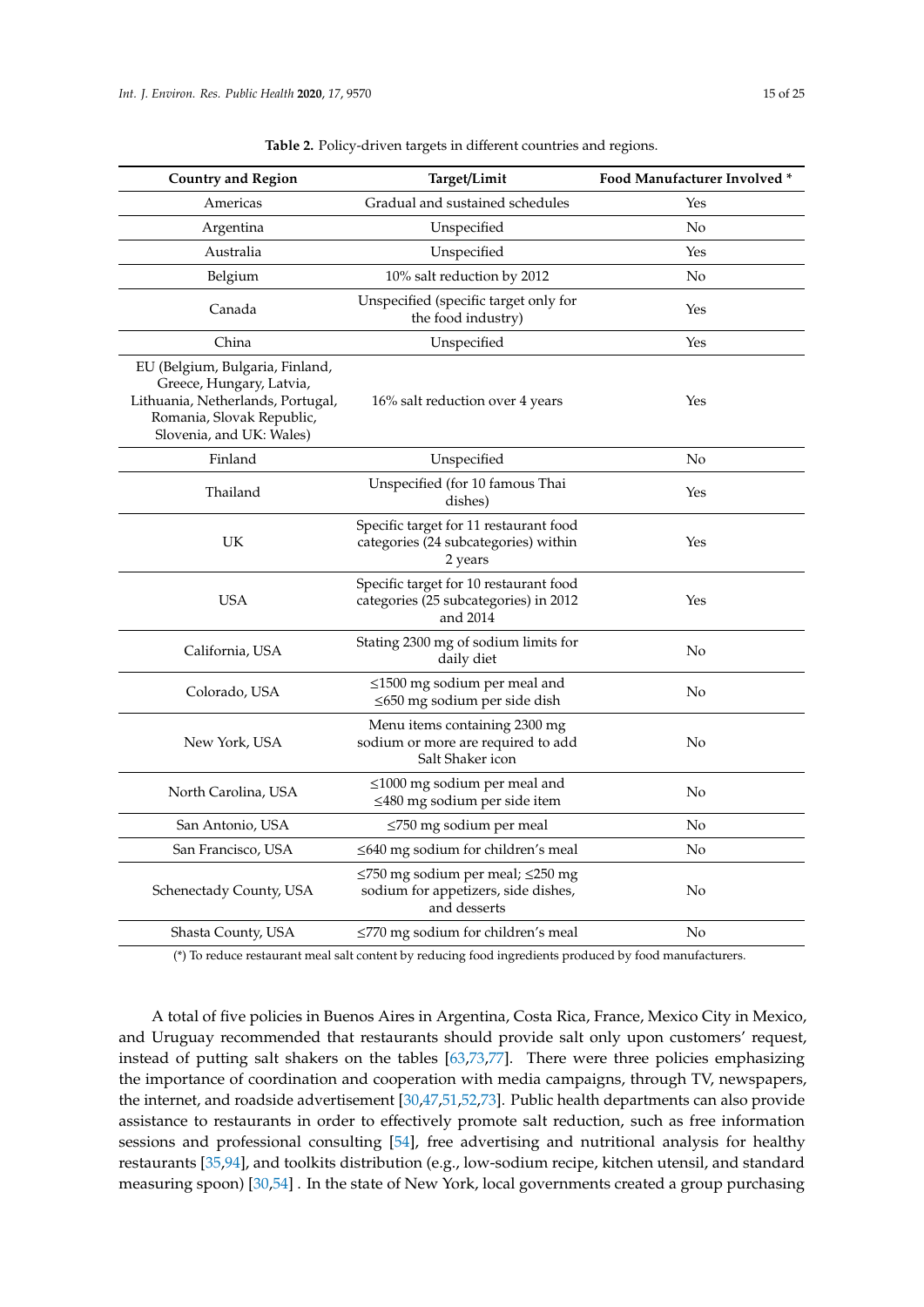organization to enhance buying power for involved restaurants by increasing purchase volume and decreasing the cost of low-sodium ingredients [\[35,](#page-20-21)[95\]](#page-23-23).

## *3.4. E*ff*ectiveness of Policies*

There was limited evidence about the effects of policies after implementation. The results of the existing evaluation were also inconsistent. Of the 17 studies reporting the evaluation after policy implementation, 6 detected positive impacts, 8 showed little or no effect, and 3 described the overall salt reduction effects (not focused on restaurants). The positive impacts mainly came from menu labeling policies, which included the decrease in sodium content in restaurant meals [\[24](#page-20-0)[,29](#page-20-22)[,30,](#page-20-18)[49,](#page-21-24)[54\]](#page-21-23), the improvement of the salt reduction awareness of chefs and owners [\[30\]](#page-20-18), and affecting consumer's choices when purchasing meals with labels [\[27\]](#page-20-8). Although it has not yet shown remarkable impact, the menu nutrition information increased the consciousness of the chefs and restaurant operators, as they sometimes changed portion sizes or ingredients after seeing the results of menu analyses [\[31\]](#page-20-23), or chefs reduced salt when creating new menu items [\[55](#page-21-14)[,56\]](#page-21-25).

#### **4. Discussion**

This review provides the first global overview of restaurant salt reduction policies. With the increase in foods consumed out of households, many countries have included the food service sector into their national salt reduction program and gained valuable experience. Population salt reduction requires coordinated efforts from multiple sectors, including restaurants, the food manufacturing industry, and other relevant businesses. Salt and salt-based condiments, with a mainly sensory role, are added to foods to enhance the flavor. Thus, individual intervention may cause a noticeable difference in taste and make salt reduction hard to accept. Therefore, multiple strategies for all foods in the market are more effective to help consumers to form low-salt-eating habits whether at home or out of households by adapting taste buds and enhancing health awareness.

There are many different characteristics between restaurants and food processing industries. The interaction between sellers and consumers is the most important factor, directly affecting the operation of restaurants and policy implementation. Thus, various salt reduction strategies were adopted in different areas, as a one-size-fits-all policy could never fit the needs of all restaurants. The policy orientations can be divided into two types. One is to help consumers make more informed decisions when choosing restaurant foods, which is practiced as information disclosure and education. The other is encouraging restaurants to offer healthier food. This can be achieved by establishing mandatory or voluntary targets and conducting recipe reformulation. The applicability and effectiveness of both buyer- and seller-driven policies will be discussed in the following sections.

#### *4.1. Buyer-Driven Policies*

Food labels can help consumers identify healthier foods by clearly showing nutrition content or health degree and have been widely utilized in pre-packaged foods [\[102\]](#page-24-0). Finland required salt labeling and inclusion of a warning mark for products with excess salt content early in the 1980s [\[103\]](#page-24-1). This strategy has just begun to gain popularity among restaurant foods. For example, Sweden expanded the "Keyhole" symbol certification from pre-packaged foods to restaurant meals in 2009 [\[48\]](#page-21-16). In the early stage, menu labels included only the amount of calories, aiming to support obesity prevention [\[104](#page-24-2)[,105\]](#page-24-3), and have now been extended to salt. The current display of the menu label is to list the nutritional information or place a warning icon next to menu items. Colored symbols like "Traffic light" icons and "Nutri-score", which have been well applied in pre-packaged food [\[106–](#page-24-4)[108\]](#page-24-5), may also be promoted to restaurant menu items.

However, evidence was mixed and inconclusive regarding the impact of menu labeling. Some studies suggested that providing nutrition information of food service items was associated with informed choices for healthier dishes at restaurants [\[109\]](#page-24-6), as well as the improvement of the health degree of menu items [\[24](#page-20-0)[,49,](#page-21-24)[110\]](#page-24-7). On the contrary, some researchers think that labels may cause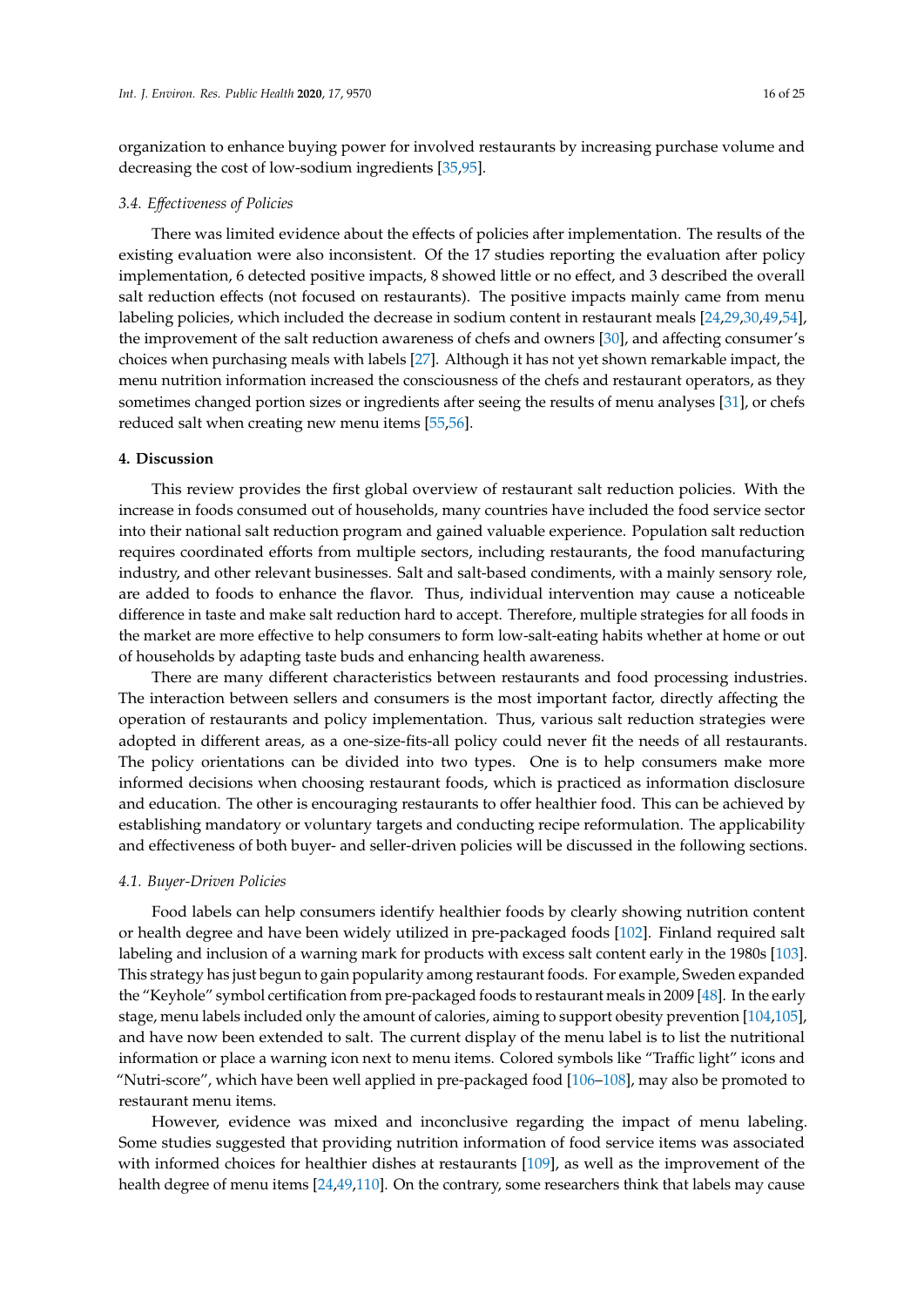consumers to choose dishes with unhealthy tag or warning mark as they are often regarded as delicious foods [\[27](#page-20-8)[,47\]](#page-21-15). There is also concern that nutrition labels could potentially cause inequality between different socioeconomic groups, since understanding label content and choosing healthier food requires health literacy [\[111\]](#page-24-8). In this case, it is necessary to enhance the health literacy of the general public by media campaigns and education [\[112\]](#page-24-9), to improve the effectiveness of menu labeling strategy.

Although there are few strategies focusing on education in restaurant policies, it is still a priority to raise consumer's awareness of healthy diet. Among many national or regional salt reduction policies, education for the general public is an important part [\[113\]](#page-24-10). That is, consumer education has been integrated into broader health education, instead of aiming at restaurants independently. With a more in-depth understanding of salt reduction, the general public would consciously choose healthier restaurants and dishes.

## *4.2. Seller-Driven Policies*

While encouraging consumers to choose healthier options through menu labeling can encourage health-conscious behavior, restaurants themselves also need to make changes to ensure that there are healthy options available. This is primarily achieved by setting an achievable target in order to gradually reduce salt content in meals. Specific targets vary between policies and were set mainly based on national dietary intake recommendations. For example, restaurants in California were asked to claim a recommended sodium intake of less than 2300 mg/d on menus in accordance with US Department of Agriculture guidelines [\[114\]](#page-24-11), and the New York City salt warning rule required restaurants to place a Salt Shaker warning icon on any dish with more than 2300 mg sodium.

Most of the policies reviewed in this paper set a general upper limit of salt content for all foods on the restaurant's menu. While based on the experience of the food industry, targeted salt reduction in specific groups of foods would be more effective [\[40\]](#page-20-20). A study showed that the progress of salt reduction in restaurants varied depending on food categories [\[49\]](#page-21-24). It was found that the salt content in some dishes was even increased and offset by a large reduction in others. For this reason, a general maximum target may be useful in encouraging restaurants to remove dishes with salt content exceeding daily adequate intake level, but this may not work for many other dishes. At present, the UK and the USA have set specific targets for key food categories [\[76,](#page-22-15)[84\]](#page-23-18). The Healthy Food Partnership action in Australia also planned to introduce a specific reformulation plan of Quick Service Restaurants [\[28\]](#page-20-6). However, establishing category-specific targets like pre-packaged food is demanding work, which would require a comprehensive survey of existing restaurant foods, evaluating their contribution to population salt intake, and monitoring the progress under the oversight of the administration department. This needs to be supported by the popularization of menu labeling laws.

Although some evidence has demonstrated the effectiveness of setting targets and reformulating recipes to reduce salt in restaurants, there are still obstacles to implementing these plans in all types of restaurants. Reformulation and developing new dishes may be challenging and cost more time and money. Thus, the restaurant operators may not be willing to participate in the voluntary initiative, unless making commitments can generate extra profits [\[115\]](#page-24-12). Besides, as the revised targets become more challenging over time, participants are more likely to drop out of the agreement. What may help to improve this situation is the support of the food industry. Directly reducing salt content in the ingredients used for food preparation would bypass the technical limits on reformulating menu items. In Canada, food manufactures are asked to apply guiding benchmark sodium reduction levels to all food products, including the ingredients destined for restaurant and foodservice sectors [\[116\]](#page-24-13).

#### *4.3. Applicability of Policies*

A unified official policy may not be flexible enough to fit the specific situation of different types of restaurants. Some strategies may work well for a particular type of restaurant but are not suitable for other restaurants, especially those that lack resources and workforce capacity. Therefore, strategies should be developed in line with local conditions. This is why more policies were targeted at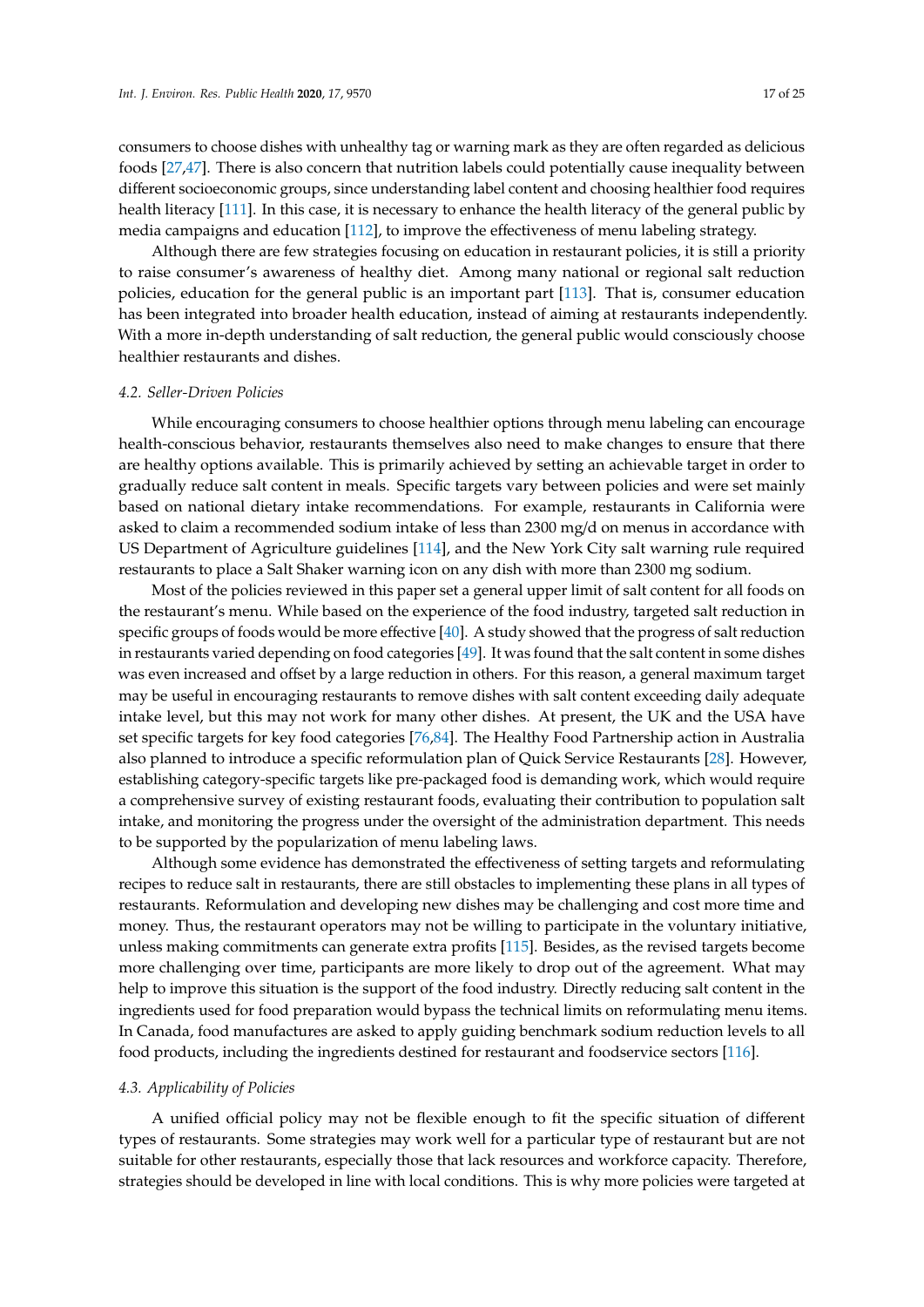chain restaurants, as they had stronger management and standardized menu items that use standard recipes [\[29\]](#page-20-22). For example, Canada recommended that restaurants involved in the voluntary policy should have a high degree of standardization [\[79\]](#page-22-20). Some less adopted strategies, which perhaps were limited by objective factors to be widely used as a general method, also provided ideas for salt reduction in restaurants. Take chef training, for example: most fast foods served in quick service restaurants are produced by standardized ingredients, so their salt content cannot be changed by chefs, while in Asian countries like China, India, and Thailand, the amount of salt added to dishes is largely determined by the chef when cooking [\[30](#page-20-18)[,63,](#page-22-17)[117\]](#page-24-14). Under this circumstance, menu labeling and standardized low-salt menu are less applicable. Policies adopted for these types of restaurants may involve comprehensive aspects like consumer requirements, health education and chef training.

Current policies have taken diverse catering businesses into account but only set restrictions on sit-down meals. Food delivery services, which have popular in recent years, have rarely been mentioned in policy measures [\[118\]](#page-24-15). It can be assumed that if a restaurant reformulates recipes and reduces salt content in dishes, the food it delivers would also have low salt content. But there is still the possibility that restaurant menus and takeaway foods are prepared separately in some restaurants. Besides, it is not clear that menu labels can be seen when people order foods on websites or mobile phones. The construction of a healthy environment in restaurants cannot have an impact on these consumers either. Therefore, intervention for delivery food should be introduced in new policy actions. Especially during the COVID-19 pandemic, food delivery service provides a new opportunity for the catering industry, which might be widely adopted by restaurants in the future.

Moreover, in some low- and middle-income countries, foods sold in informal markets play an important role in people's diets [\[119,](#page-24-16)[120\]](#page-24-17). Their safety and health issues should also cause concern, particularly in more vulnerable communities. Strategies that work for chain restaurants like menu labeling and target setting would not be suitable for small businesses, as there are no standardized processes and recipes. Referring to the experience of food safety management [\[121\]](#page-24-18), health education can be integrated into food hygiene measures among informal food vendors. Meanwhile, guidance for low-salt cooking can be provided together with safe food handling practices.

## *4.4. Evaluation of Policies*

Some policies have obtained the support of the catering industry and demonstrated success in salt content and consumer feedback [\[27](#page-20-8)[,29–](#page-20-22)[31,](#page-20-23)[79\]](#page-22-20). Take Ireland, for example: major chain restaurants have reported reducing salt in meals, and 250 hotels have committed to not adding salt to children's food at preparation, cooking, or serving stages [\[62](#page-22-21)[,64\]](#page-22-22). However, some policies appeared to have had little or no impact [\[19,](#page-19-14)[24,](#page-20-0)[26,](#page-20-24)[58](#page-21-19)[,78](#page-22-23)[,100\]](#page-23-0). Most of the salt content information came from menu labels and restaurant websites, while the accuracy of the labels needs to be verified. Overall, the implications of restaurant salt reduction policies remain unclear. A major reason is that, since the national salt reduction initiatives always cover a broader range including the food industry, the food service sector, environment, and mass media [\[32\]](#page-20-5), it may not be possible to capture the independent contribution of actions undertaken in restaurants among such comprehensive approaches. Similarly, menu labeling focused on restaurants is also combined with calorie labels. Some studies have found that energy content is reduced after labeling regulations, but sodium level is the least likely to meet the requirements [\[33\]](#page-20-25). In addition, many policies have been enacted relatively recently, so more time is needed to demonstrate long-term effects. When political popularity is not well-established and sustainable, restaurants may only make a superficial commitment to participate but do not deliver any real change.

This study found that about half of restaurant policies were delivered as mandatory regulations, while others allowed restaurants to participate voluntarily. Evaluation studies showed that mandatory approaches were more likely to achieve positive outcomes, mainly for menu labeling laws [\[27,](#page-20-8)[29\]](#page-20-22). However, there are still some limitations. Legislation and supervision take up a considerable amount of national resources and require more time to enact and implement. For policies that require restaurants to make changes, such as reformulating recipes to meet salt reduction targets, it would be more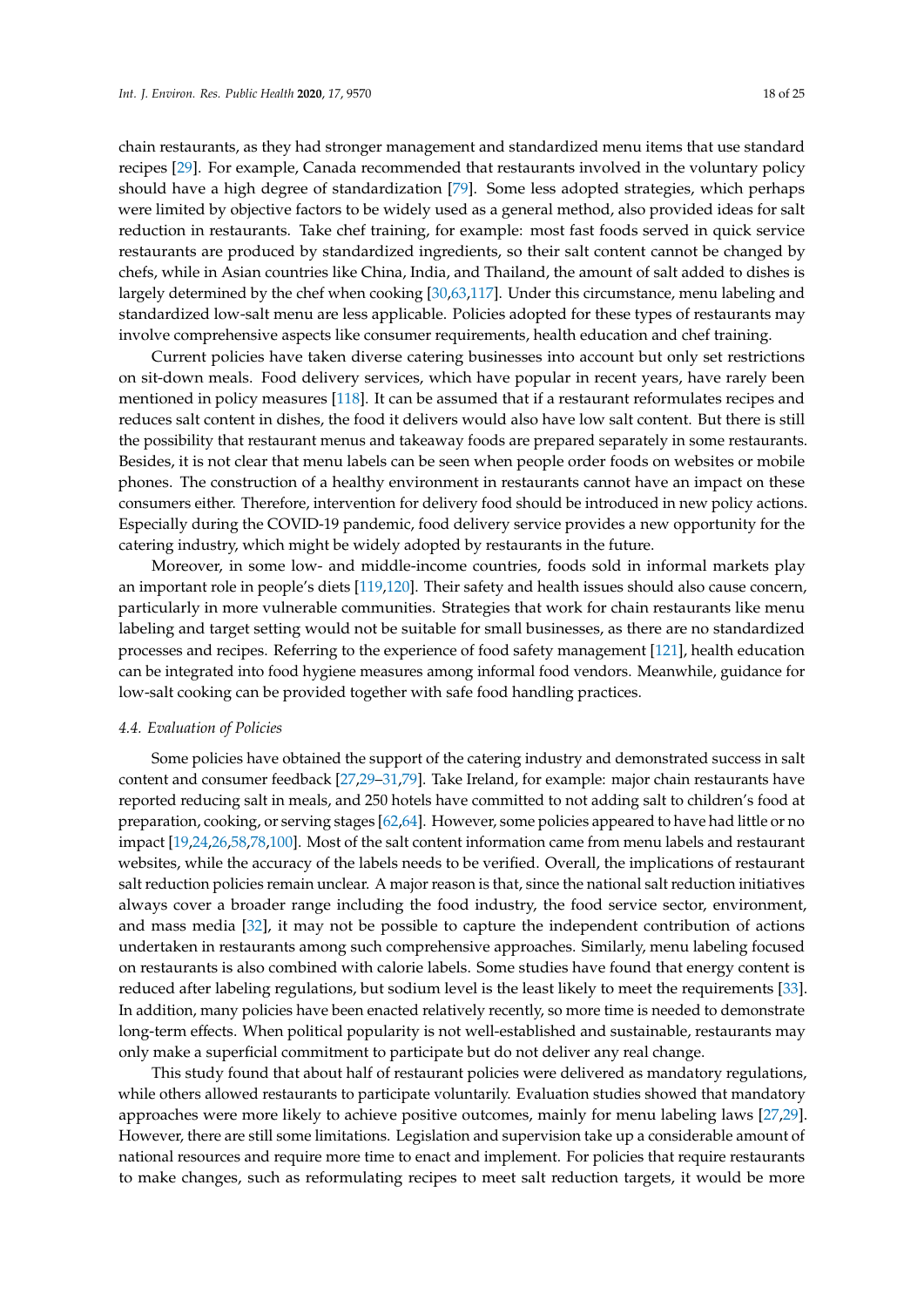challenging for small businesses. Therefore, target-setting is preferred to be introduced as a voluntary strategy, which provides operators more flexible choices. Although only big enterprises like chain restaurants may be willing and capable to join in the voluntary initiatives, their large market share can achieve a powerful impact and advance the industry towards a healthier direction. In general, a combination of voluntary and mandatory approaches would be better at coping with different intervention measures and regional situations.

## *4.5. Strength and Limitations*

This review presents the first international overview of restaurant salt reduction policies using a systematic method. It was found that many developed countries actively promoted salt reduction to the food service sector, and effective strategies have been implemented in several areas internationally. There were few records of developing countries, which may indicate that the salt reduction process is still at an early stage in these countries. However, the scope of inclusion is a limitation. Although we tried to implement a comprehensive strategy, it is possible that some relevant policies might have been missed due to the following reasons. Firstly, we only reviewed English and Chinese publications. As a result, some official policy documents that are not in English/Chinese, as well as studies done by non-English/Chinese speaking researchers, were excluded from this review. Additionally, unlike a database, it is not possible to find exhaustive relevant materials by searching on webpages. There were also link failure issues. In consideration of this problem, we did targeted searches on the national government websites as a supplement to the website searching process.

# **5. Conclusions**

Restaurant involvement is an integral part of developing a healthy environment. Along with salt reduction programs in processed food, a series of restaurant salt reduction measures have been developed and have matured in some regions. Two policy orientations were summarized in this review, including buyer-driven and seller-driven policies. Current experiences could be used to explore ideas for policy development and improvement to support uptake in other countries. Further studies on the outcomes of implemented policies would be useful to demonstrate the effectiveness and sustainability of different strategies and then inform future efforts to build a healthier restaurant environment.

**Author Contributions:** Conceptualization, J.D. and Y.L.; methodology, J.D. and P.Z.; material search, J.D., Y.S. and H.S.; data extraction, J.D. and Y.S.; formal analysis, J.D.; writing—original draft preparation, J.D.; writing—review and editing, J.D., Y.S., Y.L., J.H., H.S., W.D., H.W., and P.Z.; supervision, H.W. All authors have read and agreed to the published version of the manuscript.

**Funding:** This research was funded by the National Institute for Health Research, grant number 16/136/77 and Chinese Nutrition Society (CNS) Nutrition Science Foundation—YUM China Dietary Health Foundation, grant number CNS-YUM2018A03. The APC was funded by the National Institute for Health Research.

**Acknowledgments:** We would like to thank the National Institute for Health Research (NIHR, NIHR Global Health Research Unit Action on Salt China at Queen Mary University of London) and the Chinese Nutrition Society (CNS) Nutrition Science Foundation—YUM China Dietary Health Foundation—for supporting this research. The views expressed in this publication are those of the author(s) and not necessarily those of the NIHR or the Department of Health and Social Care.

**Conflicts of Interest:** The authors declare no conflict of interest.

#### **References**

- <span id="page-18-0"></span>1. Strazzullo, P.; D'Elia, L.; Kandala, N.B.; Cappuccio, F.P. Salt intake, stroke, and cardiovascular disease: Meta-analysis of prospective studies. *BMJ* **2009**, *339*, b4567. [\[CrossRef\]](http://dx.doi.org/10.1136/bmj.b4567) [\[PubMed\]](http://www.ncbi.nlm.nih.gov/pubmed/19934192)
- <span id="page-18-1"></span>2. Aburto, N.J.; Ziolkovska, A.; Hooper, L.; Elliott, P.; Cappuccio, F.P.; Meerpohl, J.J. Effect of lower sodium intake on health: Systematic review and meta-analyses. *BMJ* **2013**, *346*, f1326. [\[CrossRef\]](http://dx.doi.org/10.1136/bmj.f1326)
- 3. Schorling, E.; Niebuhr, D.; Kroke, A. Cost-effectiveness of salt reduction to prevent hypertension and CVD: A systematic review. *Public Health Nutr.* **2017**, *20*, 1993–2003. [\[CrossRef\]](http://dx.doi.org/10.1017/S1368980017000593) [\[PubMed\]](http://www.ncbi.nlm.nih.gov/pubmed/28487006)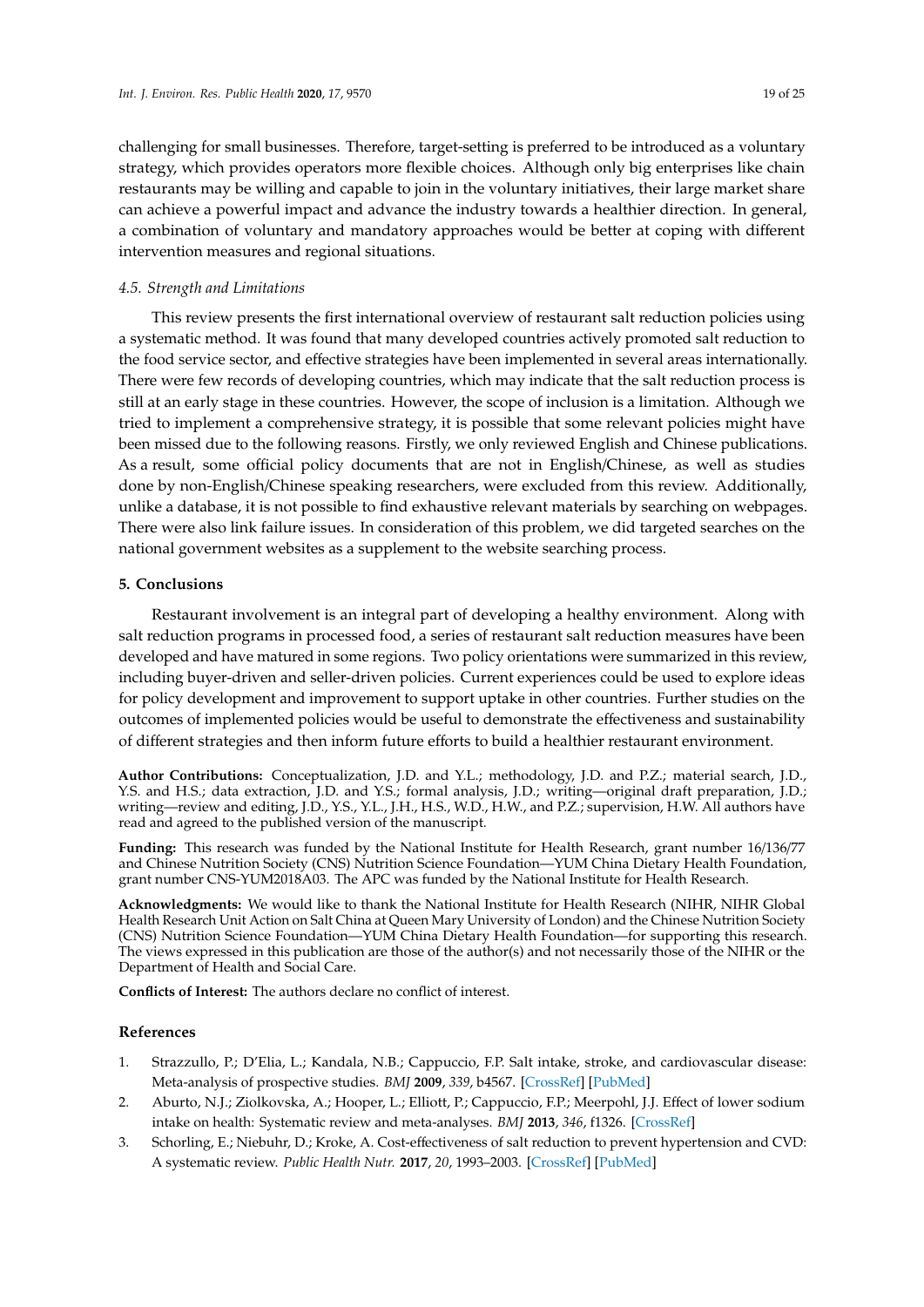- <span id="page-19-0"></span>4. Lee, C.; Kim, D.-I.; Hong, J.; Koh, E.; Kang, B.-W.; Kim, J.W.; Park, H.-K.; Kim, C.-I. Cost-benefit analysis of sodium intake reduction policy in Korea. *Korean J. Community Nutr.* **2012**, *17*, 341–352. [\[CrossRef\]](http://dx.doi.org/10.5720/kjcn.2012.17.3.341)
- <span id="page-19-1"></span>5. World Health Organization. A Comprehensive Global Monitoring Framework Including Indicators and A Set of Voluntary Global Targets for the Prevention and Control of Non-Communicable Diseases. Available online: https://www.who.int/nmh/events/2012/[discussion\\_paper2\\_20120322.pdf](https://www.who.int/nmh/events/2012/discussion_paper2_20120322.pdf) (accessed on 25 March 2020).
- <span id="page-19-2"></span>6. State Council. "Healthy China in 2030" Program Outline. Available online: http://[www.gov.cn](http://www.gov.cn/zhengce/2016-10/25/content_5124174.htm)/zhengce/ 2016-10/25/[content\\_5124174.htm](http://www.gov.cn/zhengce/2016-10/25/content_5124174.htm) (accessed on 14 December 2020).
- <span id="page-19-3"></span>7. Havas, S.; Dickinson, B.D.; Wilson, M. The urgent need to reduce sodium consumption. *JAMA* **2007**, *298*, 1439–1441. [\[CrossRef\]](http://dx.doi.org/10.1001/jama.298.12.1439)
- <span id="page-19-4"></span>8. Food Standards Agency. New Salt Reduction Targets Published. Available online: http://[webarchive.](http://webarchive.nationalarchives.gov.uk/20120206100416/http://food.gov.uk/news/newsarchive/2006/mar/salttargets) [nationalarchives.gov.uk](http://webarchive.nationalarchives.gov.uk/20120206100416/http://food.gov.uk/news/newsarchive/2006/mar/salttargets)/20120206100416/http://food.gov.uk/news/newsarchive/2006/mar/salttargets (accessed on 18 November 2020).
- <span id="page-19-5"></span>9. Office of Foods and Veterinary Medicine, Center for Food Safety and Applied Nutrition. Draft Guidance for Industry: Target Mean and Upper Bound Concentrations for Sodium in Commercially Processed, Packaged, and Prepared Foods for Voluntary Sodium Reduction Goals. Available online: https://[www.fda.](https://www.fda.gov/Food/GuidanceRegulation/GuidanceDocumentsRegulatoryInformation/ucm494732.htm) gov/Food/GuidanceRegulation/[GuidanceDocumentsRegulatoryInformation](https://www.fda.gov/Food/GuidanceRegulation/GuidanceDocumentsRegulatoryInformation/ucm494732.htm)/ucm494732.htm (accessed on 31 January 2020).
- <span id="page-19-6"></span>10. US Department of Agriculture, Economic Research Service. Food Expenditure Series. Available online: https://www.ers.usda.gov/data-products/[food-expenditure-series](https://www.ers.usda.gov/data-products/food-expenditure-series/)/ (accessed on 2 February 2020).
- <span id="page-19-19"></span><span id="page-19-7"></span>11. Department for Environment Food & Rural Affairs. Food Statistics in Your Pocket 2017: Food Chain. Available online: https://www.gov.uk/government/publications/[food-statistics-pocketbook-2017](https://www.gov.uk/government/publications/food-statistics-pocketbook-2017/food-statistics-in-your-pocket-2017-food-chain#uk-consumer-expenditure-on-food-drink-and-catering)/food[statistics-in-your-pocket-2017-food-chain#uk-consumer-expenditure-on-food-drink-and-catering](https://www.gov.uk/government/publications/food-statistics-pocketbook-2017/food-statistics-in-your-pocket-2017-food-chain#uk-consumer-expenditure-on-food-drink-and-catering) (accessed on 4 February 2020).
- <span id="page-19-20"></span><span id="page-19-8"></span>12. Wiggers, D.; Vanderlee, L.; White, C.; Reid, J.; Minaker, L.; Hammond, D. Food sources among young people in five major Canadian cities. *Can. J. Public Health* **2018**, *109*, 506–515. [\[CrossRef\]](http://dx.doi.org/10.17269/s41997-018-0083-0) [\[PubMed\]](http://www.ncbi.nlm.nih.gov/pubmed/29981100)
- <span id="page-19-9"></span>13. Chang, J.; Wang, Y. *Nutrition and Health Monitoring of Chinese Residents in 2010–2012*; Peking University Medical Press: Beijing, China, 2016.
- <span id="page-19-10"></span>14. Statista Research Department. India: How Often Do You Eat Fast Food (Any Quick Service Restaurant) in Any Given Week (on Average)? Available online: https://[www.statista.com](https://www.statista.com/statistics/561263/india-average-fast-food-consumption-per-week/)/statistics/561263/india-average[fast-food-consumption-per-week](https://www.statista.com/statistics/561263/india-average-fast-food-consumption-per-week/)/ (accessed on 5 February 2020).
- <span id="page-19-11"></span>15. Quader, Z.S.; Zhao, L.X.; Gillespie, C.; Cogswell, M.E.; Terry, A.L.; Moshfegh, A.; Rhodes, D. Sodium intake among persons aged ≥2 Years—United States, 2013–2014. *Morb. Mortal. Wkly. Rep.* **2017**, *66*, 324–328. [\[CrossRef\]](http://dx.doi.org/10.15585/mmwr.mm6612a3)
- <span id="page-19-12"></span>16. World Health Organization. GLOBAL HEALTH RISKS Mortality and Burden of Disease Attributable to Selected Major Risks. Available online: https://www.who.int/healthinfo/[global\\_burden\\_disease](https://www.who.int/healthinfo/global_burden_disease/GlobalHealthRisks_report_full.pdf)/ [GlobalHealthRisks\\_report\\_full.pdf](https://www.who.int/healthinfo/global_burden_disease/GlobalHealthRisks_report_full.pdf) (accessed on 5 February 2020).
- <span id="page-19-13"></span>17. He, F.J.; MacGregor, G.A. A comprehensive review on salt and health and current experience of worldwide salt reduction programmes. *J. Hum. Hypertens.* **2009**, *23*, 363–384. [\[CrossRef\]](http://dx.doi.org/10.1038/jhh.2008.144)
- 18. Webster, J.; Trieu, K.; Dunford, E.; Hawkes, C. Target salt 2025: A global overview of national programs to encourage the food industry to reduce salt in foods. *Nutrients* **2014**, *6*, 3274–3287. [\[CrossRef\]](http://dx.doi.org/10.3390/nu6083274)
- <span id="page-19-14"></span>19. Afshin, A.; Penalvo, J.; Del Gobbo, L.; Kashaf, M.; Micha, R.; Morrish, K.; Pearson-Stuttard, J.; Rehm, C.; Shangguan, S.; Smith, J.D.; et al. CVD prevention through policy: A review of mass media, food/menu labeling, taxation/subsidies, built environment, school procurement, worksite wellness, and marketing standards to improve diet. *Curr. Cardiol. Rep.* **2015**, *17*, 98. [\[CrossRef\]](http://dx.doi.org/10.1007/s11886-015-0658-9)
- <span id="page-19-15"></span>20. Henney, J.E.; Taylor, C.L.; Boon, C.S. National salt reduction initiative coordinated by the New York city health department. In *Strategies to Reduce Sodium Intake in the United States*; The National Academies Press: Washington, DC, USA, 2010; pp. 443–451.
- <span id="page-19-16"></span>21. Action on Salt. Consensus Action on Salt and Health. Available online: http://[www.actiononsalt.org.uk](http://www.actiononsalt.org.uk/)/ (accessed on 9 February 2020).
- <span id="page-19-17"></span>22. World Action On Salt and Health. Available online: http://[www.worldactiononsalt.com](http://www.worldactiononsalt.com/)/ (accessed on 9 February 2020).
- <span id="page-19-18"></span>23. Moher, D.; Liberati, A.; Tetzlaff, J.; Altman, D.G.; Group, P. Preferred reporting items for systematic reviews and meta-analyses: The PRISMA statement. *Ann. Intern. Med.* **2009**, *151*, 264–269. [\[CrossRef\]](http://dx.doi.org/10.7326/0003-4819-151-4-200908180-00135) [\[PubMed\]](http://www.ncbi.nlm.nih.gov/pubmed/19622511)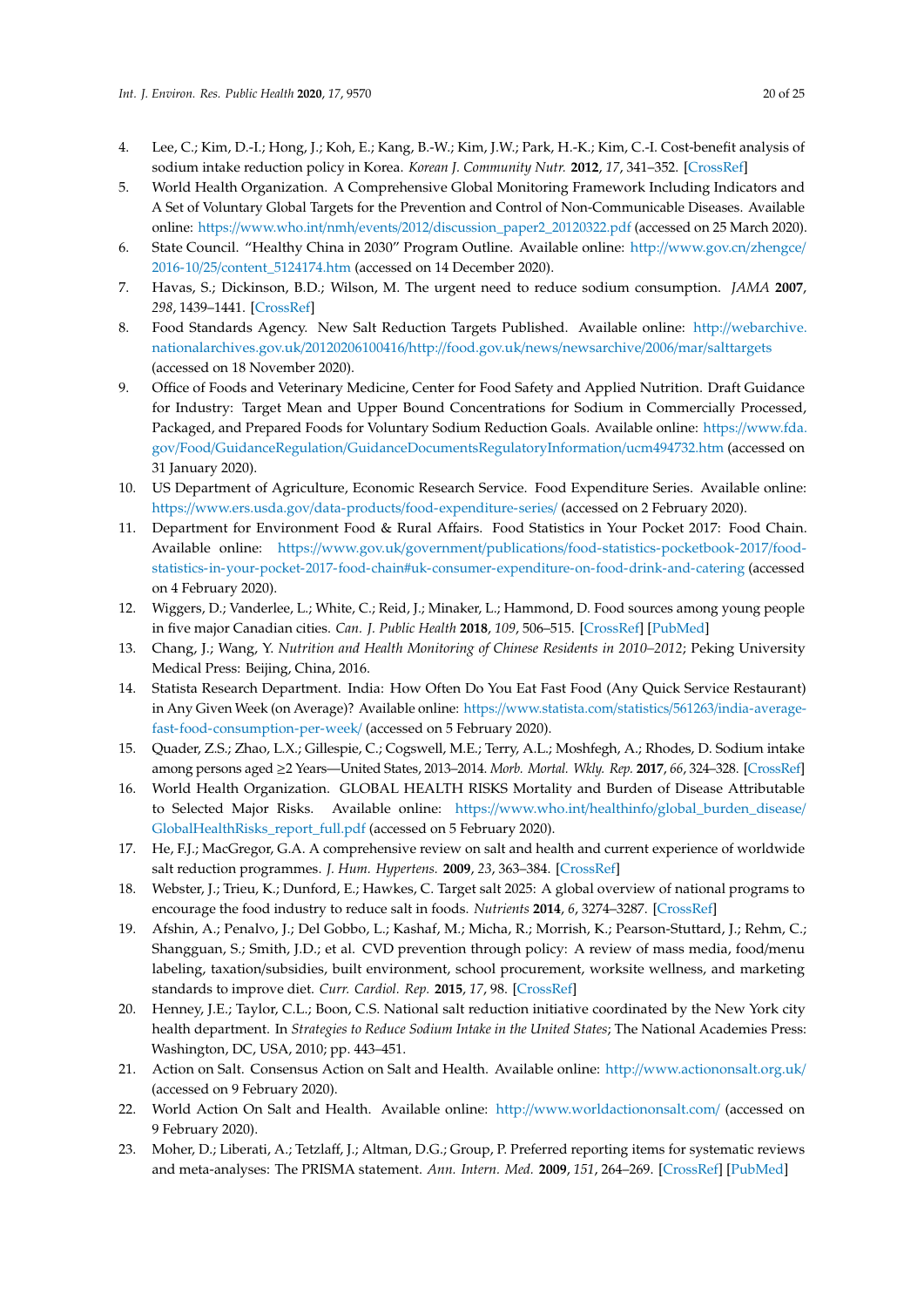- <span id="page-20-15"></span><span id="page-20-14"></span><span id="page-20-13"></span><span id="page-20-11"></span><span id="page-20-10"></span><span id="page-20-9"></span><span id="page-20-7"></span><span id="page-20-3"></span><span id="page-20-2"></span><span id="page-20-1"></span><span id="page-20-0"></span>24. Goodman, S.; Vanderlee, L.; White, C.M.; Hammond, D. A quasi-experimental study of a mandatory calorie-labelling policy in restaurants: Impact on use of nutrition information among youth and young adults in Canada. *Prev. Med.* **2018**, *116*, 166–172. [\[CrossRef\]](http://dx.doi.org/10.1016/j.ypmed.2018.09.013)
- 25. Fitzpatrick, L.; Arcand, J.; L'Abbe, M.; Deng, M.Y.; Duhaney, T.; Campbell, N. Accuracy of Canadian food labels for sodium content of food. *Nutrients* **2014**, *6*, 3326–3335. [\[CrossRef\]](http://dx.doi.org/10.3390/nu6083326) [\[PubMed\]](http://www.ncbi.nlm.nih.gov/pubmed/25153971)
- <span id="page-20-24"></span><span id="page-20-16"></span>26. Wu, H.W.; Sturm, R. Changes in the energy and sodium content of main entrees in US chain restaurants from 2010 to 2011. *J. Acad. Nutr. Diet.* **2014**, *114*, 209–219. [\[CrossRef\]](http://dx.doi.org/10.1016/j.jand.2013.07.035) [\[PubMed\]](http://www.ncbi.nlm.nih.gov/pubmed/24095622)
- <span id="page-20-8"></span>27. Auchincloss, A.H.; Mallya, G.G.; Leonberg, B.L.; Ricchezza, A.; Glanz, K.; Schwarz, D.F. Customer responses to mandatory menu labeling at full-service restaurants. *Am. J. Prev. Med.* **2013**, *45*, 710–719. [\[CrossRef\]](http://dx.doi.org/10.1016/j.amepre.2013.07.014) [\[PubMed\]](http://www.ncbi.nlm.nih.gov/pubmed/24237912)
- <span id="page-20-6"></span>28. Jones, A.; Magnusson, R.; Swinburn, B.; Webster, J.; Wood, A.; Sacks, G.; Neal, B. Designing a healthy food partnership: Lessons from the australian food and health dialogue. *BMC Public Health* **2016**, *16*, 651. [\[CrossRef\]](http://dx.doi.org/10.1186/s12889-016-3302-8)
- <span id="page-20-22"></span><span id="page-20-17"></span>29. Bruemmer, B.; Krieger, J.; Saelens, B.E.; Chan, N. Energy, saturated fat, and sodium were lower in entrees at chain restaurants at 18 months compared with 6 months following the implementation of mandatory menu labeling regulation in King County, Washington. *J. Acad. Nutr. Diet.* **2012**, *112*, 1169–1176. [\[CrossRef\]](http://dx.doi.org/10.1016/j.jand.2012.04.019)
- <span id="page-20-18"></span>30. Ma, G.X.; Shive, S.E.; Zhang, G.; Aquilante, J.; Tan, Y.; Pharis, M.; Bettigole, C.; Lawman, H.; Wagner, A.; Zhu, L.; et al. Evaluation of a healthy Chinese take-out sodium-reduction initiative in philadelphia low-income communities and neighborhoods. *Public Health Rep.* **2018**, *133*, 472–480. [\[CrossRef\]](http://dx.doi.org/10.1177/0033354918773747)
- <span id="page-20-23"></span><span id="page-20-4"></span>31. Pulos, E.; Leng, K. Evaluation of a voluntary menu-labeling program in full-service restaurants. *Am. J. Public Health* **2010**, *100*, 1035–1039. [\[CrossRef\]](http://dx.doi.org/10.2105/AJPH.2009.174839)
- <span id="page-20-5"></span>32. Choi, S.E.; Brandeau, M.L.; Basu, S. Expansion of the national salt reduction initiative: A mathematical model of benefits and risks of population-level sodium reduction. *Med. Decis. Mak.* **2016**, *36*, 72–85. [\[CrossRef\]](http://dx.doi.org/10.1177/0272989X15583846)
- <span id="page-20-25"></span>33. Namba, A.; Auchincloss, A.; Leonberg, B.L.; Wootan, M.G. Exploratory analysis of fast-food chain restaurant menus before and after implementation of local calorie-labeling policies, 2005–2011. *Prev. Chronic Dis.* **2013**, *10*, 8. [\[CrossRef\]](http://dx.doi.org/10.5888/pcd10.120224) [\[PubMed\]](http://www.ncbi.nlm.nih.gov/pubmed/23786908)
- 34. Britt, J.W.; Frandsen, K.; Leng, K.; Evans, D.; Pulos, E. Feasibility of voluntary menu labeling among locally owned restaurants. *Health Promot. Pract.* **2011**, *12*, 18–24. [\[CrossRef\]](http://dx.doi.org/10.1177/1524839910386182) [\[PubMed\]](http://www.ncbi.nlm.nih.gov/pubmed/21193801)
- <span id="page-20-21"></span>35. Levings, J.L.; Gunn, J.P. From menu to mouth: Opportunities for sodium reduction in restaurants. *Prev. Chronic Dis.* **2014**, *11*, 130237. [\[CrossRef\]](http://dx.doi.org/10.5888/pcd11.130237) [\[PubMed\]](http://www.ncbi.nlm.nih.gov/pubmed/24456646)
- <span id="page-20-12"></span>36. Knai, C.; Petticrew, M.; Durand, M.A.; Eastmure, E.; James, L.; Mehrotra, A.; Scott, C.; Mays, N. Has a public–private partnership resulted in action on healthier diets in England? An analysis of the Public Health Responsibility Deal food pledges. *Food Policy* **2015**, *54*, 1–10. [\[CrossRef\]](http://dx.doi.org/10.1016/j.foodpol.2015.04.002)
- 37. Otten, J.J.; Saelens, B.E.; Kapphahn, K.I.; Hekler, E.B.; Buman, M.P.; Goldstein, B.A.; Krukowski, R.A.; O'Donohue, L.S.; Gardner, C.D.; King, A.C. Impact of San Francisco's toy ordinance on restaurants and children's food purchases, 2011–2012. *Prev. Chronic Dis.* **2014**, *11*, E122. [\[CrossRef\]](http://dx.doi.org/10.5888/pcd11.140026)
- 38. Auchincloss, A.H.; Leonberg, B.L.; Glanz, K.; Bellitz, S.; Ricchezza, A.; Jervis, A. Nutritional value of meals at full-service restaurant chains. *J. Nutr. Educ. Behav.* **2014**, *46*, 75–81. [\[CrossRef\]](http://dx.doi.org/10.1016/j.jneb.2013.10.008)
- <span id="page-20-19"></span>39. Wyness, L.A.; Butriss, J.L.; Stanner, S.A. Reducing the population's sodium intake: The UK Food Standards Agency's salt reduction programme. *Public Health Nutr.* **2012**, *15*, 254–261. [\[CrossRef\]](http://dx.doi.org/10.1017/S1368980011000966)
- <span id="page-20-20"></span>40. He, F.J.; Brinsden, H.C.; MacGregor, G.A. Salt reduction in the United Kingdom: A successful experiment in public health. *J. Hum. Hypertens.* **2014**, *28*, 345–352. [\[CrossRef\]](http://dx.doi.org/10.1038/jhh.2013.105)
- 41. Ahuja, J.K.; Pehrsson, P.R.; Haytowitz, D.B.; Wasswa-Kintu, S.; Nickle, M.; Showell, B.; Thomas, R.; Roseland, J.; Williams, J.; Khan, M.; et al. Sodium monitoring in commercially processed and restaurant foods. *Am. J. Clin. Nutr.* **2015**, *101*, 622–631. [\[CrossRef\]](http://dx.doi.org/10.3945/ajcn.114.084954)
- 42. Holden, J.M.; Pehrsson, P.R.; Nickle, M.; Haytowitz, D.B.; Exler, J.; Showell, B.; Williams, J.; Thomas, R.G.; Ahuja, J.K.C.; Patterson, K.Y.; et al. USDA monitors levels of added sodium in commercial packaged and restaurant foods. In Proceedings of the 36th National Nutrient Databank Conference, Huston, TX, USA, 25–28 March 2012; Stumbo, P., McNutt, S., Eds.; Elsevier Science BV: Amsterdam, The Netherlands, 2013; Volume 2, pp. 60–67.
- 43. Finkelstein, E.A.; Strombotne, K.L.; Chan, N.L.; Krieger, J. Mandatory menu labeling in one fast-food chain in King County, Washington. *Am. J. Prev. Med.* **2011**, *40*, 122–127. [\[CrossRef\]](http://dx.doi.org/10.1016/j.amepre.2010.10.019)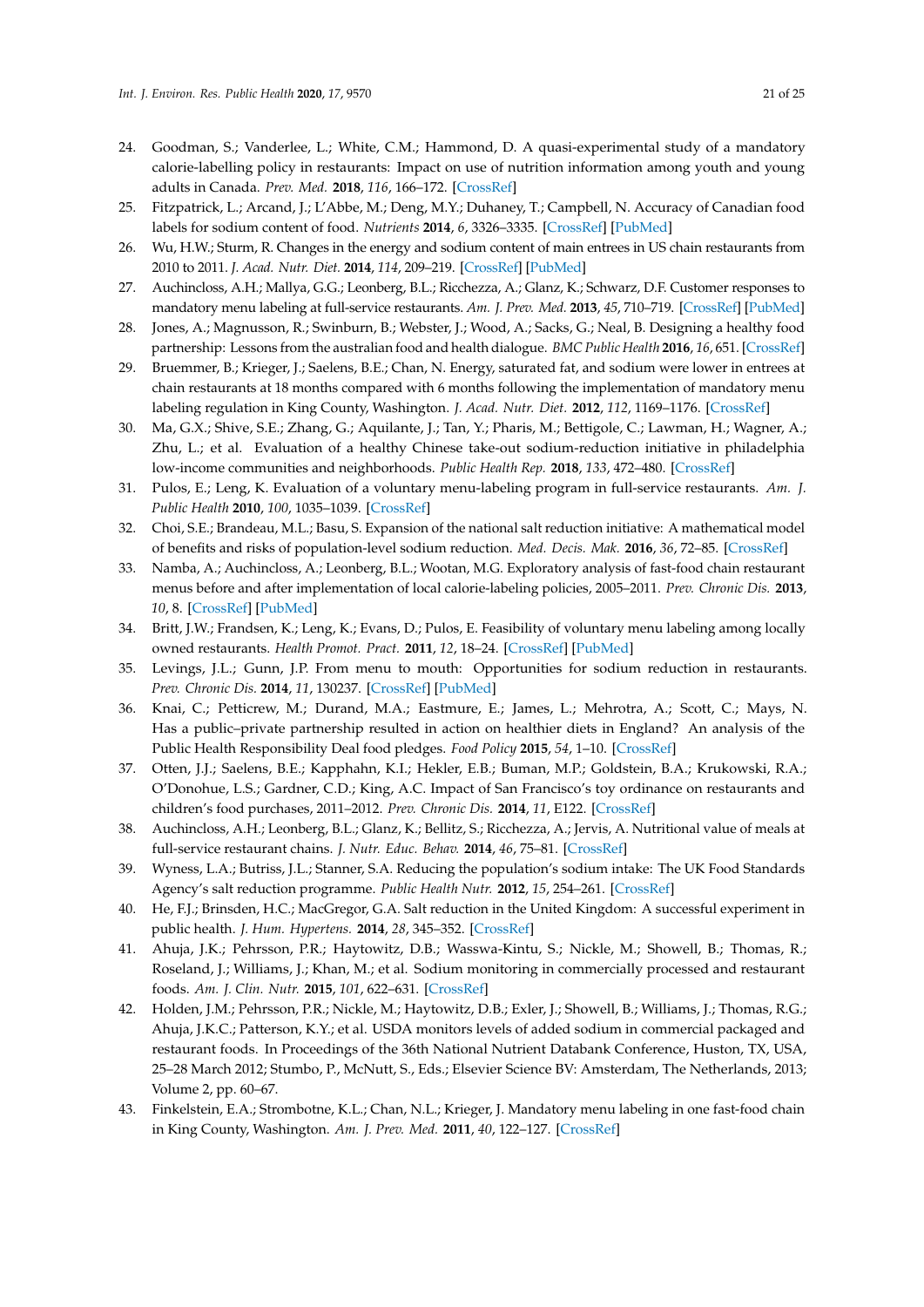- <span id="page-21-13"></span><span id="page-21-12"></span><span id="page-21-11"></span><span id="page-21-10"></span><span id="page-21-9"></span><span id="page-21-6"></span><span id="page-21-5"></span><span id="page-21-0"></span>44. Mozaffarian, D.; Afshin, A.; Benowitz, N.L.; Bittner, V.; Daniels, S.R.; Franch, H.A.; Jacobs, D.R., Jr.; Kraus, W.E.; Kris-Etherton, P.M.; Krummel, D.A.; et al. Population approaches to improve diet, physical activity, and smoking habits: A scientific statement from the American Heart Association. *Circulation* **2012**, *126*, 1514–1563. [\[CrossRef\]](http://dx.doi.org/10.1161/CIR.0b013e318260a20b) [\[PubMed\]](http://www.ncbi.nlm.nih.gov/pubmed/22907934)
- <span id="page-21-20"></span><span id="page-21-3"></span>45. McGuire, S. Institute of medicine. 2009. school meals: Building blocks for healthy children. Washington, DC: The National Academies Press. *Adv. Nutr* **2011**, *2*, 64–65. [\[CrossRef\]](http://dx.doi.org/10.3945/an.110.000018) [\[PubMed\]](http://www.ncbi.nlm.nih.gov/pubmed/22211191)
- <span id="page-21-4"></span>46. Ahuja, J.K.; Wasswa-Kintu, S.; Haytowitz, D.B.; Daniel, M.; Thomas, R.; Showell, B.; Nickle, M.; Roseland, J.M.; Gunn, J.; Cogswell, M.; et al. Sodium content of popular commercially processed and restaurant foods in the United States. *Prev. Med. Rep.* **2015**, *2*, 962–967. [\[CrossRef\]](http://dx.doi.org/10.1016/j.pmedr.2015.11.003) [\[PubMed\]](http://www.ncbi.nlm.nih.gov/pubmed/26844175)
- <span id="page-21-15"></span><span id="page-21-7"></span>47. Byrd, K.; Almanza, B.; Ghiselli, R.F.; Behnke, C.; Eicher-Miller, H.A. Adding sodium information to casual dining restaurant menus: Beneficial or detrimental for consumers? *Appetite* **2018**, *125*, 474–485. [\[CrossRef\]](http://dx.doi.org/10.1016/j.appet.2018.02.025) [\[PubMed\]](http://www.ncbi.nlm.nih.gov/pubmed/29501682)
- <span id="page-21-16"></span>48. Nordstrom, J.; Thunstrom, L. The impact of price reductions on individuals' choice of healthy meals away from home. *Appetite* **2015**, *89*, 103–111. [\[CrossRef\]](http://dx.doi.org/10.1016/j.appet.2015.01.023)
- <span id="page-21-24"></span><span id="page-21-8"></span>49. Scourboutakos, M.J.; L'Abbe, M.R. Changes in sodium levels in chain restaurant foods in Canada (2010–2013): A longitudinal study. *CMAJ Open* **2014**, *2*, E343–E351. [\[CrossRef\]](http://dx.doi.org/10.9778/cmajo.20140028)
- <span id="page-21-17"></span>50. California Legislative Information. SB-1420 Food Facilities: Nutritional Information. Available online: [http:](http://leginfo.legislature.ca.gov/faces/billNavClient.xhtml?bill_id=200720080SB1420)// leginfo.legislature.ca.gov/faces/[billNavClient.xhtml?bill\\_id](http://leginfo.legislature.ca.gov/faces/billNavClient.xhtml?bill_id=200720080SB1420)=200720080SB1420 (accessed on 29 January 2020).
- <span id="page-21-21"></span>51. Los Angeles Times. Appeals Court OKs New York City Salt-Warning Rule for Some Restaurants. Available online: https://www.latimes.com/nation/nationnow/[la-na-new-york-salt-20170210-story.html](https://www.latimes.com/nation/nationnow/la-na-new-york-salt-20170210-story.html) (accessed on 29 January 2020).
- <span id="page-21-22"></span>52. Kevin, B.O. Appeals Court OKs Salt-shaker Sodium Warnings at Chain Restaurants. Available online: https://www.ama-assn.org/delivering-care/hypertension/[appeals-court-oks-salt-shaker-sodium-warnings](https://www.ama-assn.org/delivering-care/hypertension/appeals-court-oks-salt-shaker-sodium-warnings-chain-restaurants)[chain-restaurants](https://www.ama-assn.org/delivering-care/hypertension/appeals-court-oks-salt-shaker-sodium-warnings-chain-restaurants) (accessed on 29 January 2020).
- <span id="page-21-18"></span>53. Department of Health EatSmart Restaurant Star+ Campaign. Embrace the Trend of Healthy Eating. Available online: https://[restaurant.eatsmart.gov.hk](https://restaurant.eatsmart.gov.hk/eng/content.aspx?content_id=4)/eng/content.aspx?content\_id=4 (accessed on 20 December 2020).
- <span id="page-21-23"></span><span id="page-21-1"></span>54. Pan American Health Organization. DROPPING THE SALT—Practical Steps Countries are Taking to Prevent Chronic Non-communicable Diseases through Population-wide Dietary Salt Reduction. Available online: New.paho.org/hq/dmdocuments/2009/[DroppingthesaltEN.pdf](New.paho.org/hq/dmdocuments/2009/DroppingthesaltEN.pdf) (accessed on 31 January 2020).
- <span id="page-21-14"></span><span id="page-21-2"></span>55. Office of Foods and Veterinary Medicine, Center for Food Safety and Applied Nutrition. Guidance for Industry: A Labeling Guide for Restaurants and Retail Establishments Selling Away-From-Home Foods—Part, I. Available online: https://www.fda.gov/regulatory-information/[search-fda-guidance-documents](https://www.fda.gov/regulatory-information/search-fda-guidance-documents/guidance-industry-labeling-guide-restaurants-and-retail-establishments-selling-away-home-foods-part)/guidance[industry-labeling-guide-restaurants-and-retail-establishments-selling-away-home-foods-part](https://www.fda.gov/regulatory-information/search-fda-guidance-documents/guidance-industry-labeling-guide-restaurants-and-retail-establishments-selling-away-home-foods-part) (accessed on 31 January 2020).
- <span id="page-21-25"></span>56. Office of Foods and Veterinary Medicine, Center for Food Safety and Applied Nutrition. Small Entity Compliance Guide: Nutrition Labeling of Standard Menu Items in Restaurants and Similar Retail Food Establishments. Available online: https://www.fda.gov/[regulatory-information](https://www.fda.gov/regulatory-information/search-fda-guidance-documents/small-entity-compliance-guide-nutrition-labeling-standard-menu-items-restaurants-and-similar-retail)/search-fda-guidancedocuments/[small-entity-compliance-guide-nutrition-labeling-standard-menu-items-restaurants-and](https://www.fda.gov/regulatory-information/search-fda-guidance-documents/small-entity-compliance-guide-nutrition-labeling-standard-menu-items-restaurants-and-similar-retail)[similar-retail](https://www.fda.gov/regulatory-information/search-fda-guidance-documents/small-entity-compliance-guide-nutrition-labeling-standard-menu-items-restaurants-and-similar-retail) (accessed on 31 January 2020).
- 57. New York City Health Department. Health Department Announces 5 Year Results of National Salt Reduction Initiative. Available online: https://[www1.nyc.gov](https://www1.nyc.gov/site/doh/about/press/pr2016/pr066-16.page)/site/doh/about/press/pr2016/pr066-16.page (accessed on 20 May 2019).
- <span id="page-21-19"></span>58. New York City Health Department. Health Department Launches New Sodium Warning Label Campaign, "Look Before You Eat". Available online: https://[www1.nyc.gov](https://www1.nyc.gov/site/doh/about/press/pr2016/pr100-16.page)/site/doh/about/press/pr2016/pr100-16.page (accessed on 20 May 2019).
- 59. Healthy Families BC. Informed Dining. 2012. Available online: https://[www.healthyfamiliesBC.ca](https://www.healthyfamiliesBC.ca/home/informed-dining)/home/ [informed-dining](https://www.healthyfamiliesBC.ca/home/informed-dining) (accessed on 20 May 2019).
- 60. Healthy Families BC. Informed Dining Program Participation Guide. 2012. Available online: https://[www.](https://www.healthyfamiliesbc.ca/sites/hfbcprox-prod.health.gov.bc.ca/files/documents/participation-guide.pdf) healthyfamiliesbc.ca/sites/[hfbcprox-prod.health.gov.bc.ca](https://www.healthyfamiliesbc.ca/sites/hfbcprox-prod.health.gov.bc.ca/files/documents/participation-guide.pdf)/files/documents/participation-guide.pdf (accessed on 20 May 2019).
- 61. Healthy Families BC. Informed Dining/Food Service Establishments. 2012. Available online: [https:](https://www.healthyfamiliesbc.ca/home/informed-dining-food-service-establishments) //www.healthyfamiliesbc.ca/home/[informed-dining-food-service-establishments](https://www.healthyfamiliesbc.ca/home/informed-dining-food-service-establishments) (accessed on 20 May 2019).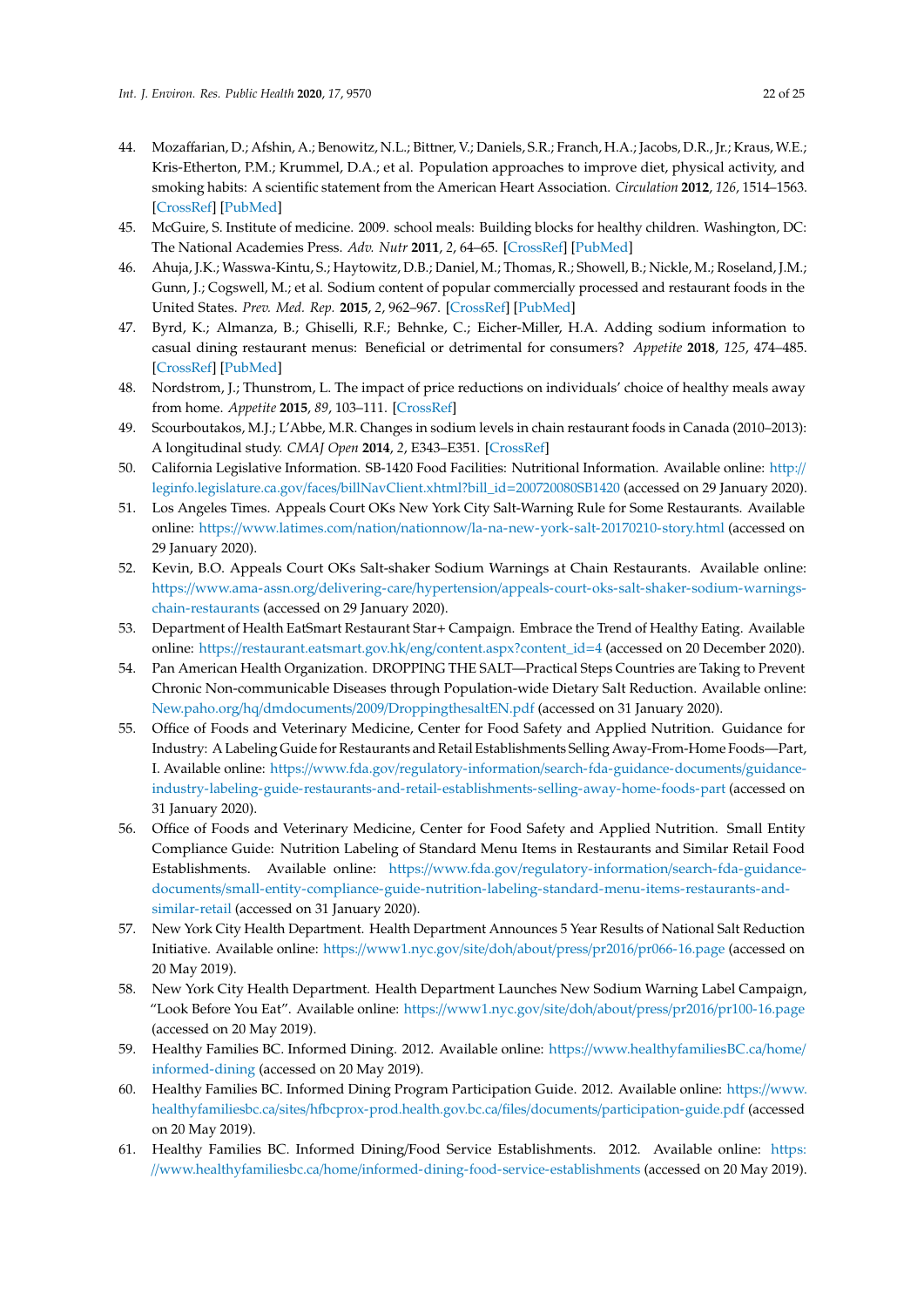- <span id="page-22-21"></span><span id="page-22-12"></span><span id="page-22-11"></span><span id="page-22-3"></span><span id="page-22-2"></span><span id="page-22-0"></span>62. Directorate-General Health and Consumers, European Commission. Implementation of the EU Salt Reduction Framework. Available online: https://ec.europa.eu/health/sites/health/files/[nutrition\\_physical\\_activity](https://ec.europa.eu/health/sites/health/files/nutrition_physical_activity/docs/salt_report1_en.pdf)/docs/ [salt\\_report1\\_en.pdf](https://ec.europa.eu/health/sites/health/files/nutrition_physical_activity/docs/salt_report1_en.pdf) (accessed on 20 December 2020).
- <span id="page-22-17"></span><span id="page-22-10"></span>63. Center for Science in the Public Interest. International Action on Sodium. Available online: https://cspinet.org/sites/default/files/attachment/[CSPI%202016%20International%20Action%20On%](https://cspinet.org/sites/default/files/attachment/CSPI%202016%20International%20Action%20On%20Sodium%20Fact%20Sheet%20Final.pdf) [20Sodium%20Fact%20Sheet%20Final.pdf](https://cspinet.org/sites/default/files/attachment/CSPI%202016%20International%20Action%20On%20Sodium%20Fact%20Sheet%20Final.pdf) (accessed on 31 January 2020).
- <span id="page-22-22"></span>64. World Health Organization. Mapping Salt Reduction Initiatives in the WHO European Region. Available online: http://www.euro.who.int/\_\_data/assets/pdf\_file/0009/186462/[Mapping-salt-reduction-initiatives-in](http://www.euro.who.int/__data/assets/pdf_file/0009/186462/Mapping-salt-reduction-initiatives-in-the-WHO-European-Region.pdf)[the-WHO-European-Region.pdf](http://www.euro.who.int/__data/assets/pdf_file/0009/186462/Mapping-salt-reduction-initiatives-in-the-WHO-European-Region.pdf) (accessed on 31 January 2020).
- <span id="page-22-14"></span>65. Department of Public Health, Office of the Mayor. Mayor Kenney Signs Chain Restaurant Sodium Menu Labeling Bill into Law. Available online: https://www.phila.gov/[2018-09-14-mayor-kenney-signs-chain](https://www.phila.gov/2018-09-14-mayor-kenney-signs-chain-restaurant-sodium-menu-labeling-bill-into-law/)[restaurant-sodium-menu-labeling-bill-into-law](https://www.phila.gov/2018-09-14-mayor-kenney-signs-chain-restaurant-sodium-menu-labeling-bill-into-law/)/ (accessed on 31 January 2020).
- <span id="page-22-13"></span>66. World Health Organization. Meeting of the WHO Action Network on Salt Reduction in the Population in the European Region (ESAN). Available online: http://[www.euro.who.int](http://www.euro.who.int/__data/assets/pdf_file/0009/361989/meeting-report-esan-2017.pdf)/\_\_data/assets/pdf\_file/0009/361989/ [meeting-report-esan-2017.pdf](http://www.euro.who.int/__data/assets/pdf_file/0009/361989/meeting-report-esan-2017.pdf) (accessed on 31 January 2020).
- <span id="page-22-5"></span>67. U.S. Food and Drug Administration. Menu Labeling Rule Key Facts for Industry. Available online: https://[www.fda.gov](https://www.fda.gov/media/116000/download)/media/116000/download (accessed on 31 January 2020).
- <span id="page-22-7"></span>68. European Commission. National Salt Initiatives—Implementing the EU Framework for Salt Reduction Initiatives. Available online: https://ec.europa.eu/health/archive/[ph\\_determinants](https://ec.europa.eu/health/archive/ph_determinants/life_style/nutrition/documents/national_salt_en.pdf)/life\_style/nutrition/ documents/[national\\_salt\\_en.pdf](https://ec.europa.eu/health/archive/ph_determinants/life_style/nutrition/documents/national_salt_en.pdf) (accessed on 31 January 2020).
- <span id="page-22-6"></span>69. King County Board of Health. Nutrition Labeling Requirements for King County Chain Food Establishments. Available online: https://www.kingcounty.gov/depts/health/[environmental-health](https://www.kingcounty.gov/depts/health/environmental-health/food-safety/food-business-permit/menu-labeling.aspx)/foodsafety/[food-business-permit](https://www.kingcounty.gov/depts/health/environmental-health/food-safety/food-business-permit/menu-labeling.aspx)/menu-labeling.aspx (accessed on 31 January 2020).
- <span id="page-22-8"></span>70. Department of Health and Human Services, Food and Drug Administration Draft Guidance for Industry: Questions and Answers Regarding Implementation of the Menu Labeling Provisions of Section 4205 of the Patient Protection and Affordable Care Act of 2010. Available online: https://[www.govinfo.gov](https://www.govinfo.gov/content/pkg/FR-2010-08-25/pdf/2010-21065.pdf)/content/pkg/ FR-2010-08-25/pdf/[2010-21065.pdf](https://www.govinfo.gov/content/pkg/FR-2010-08-25/pdf/2010-21065.pdf) (accessed on 31 January 2020).
- <span id="page-22-9"></span><span id="page-22-1"></span>71. Susan, J.M. Philadelphia Petitions FDA for Exemption from Menu Labeling. Available online: [http:](http://www.fdalawblog.net/2011/10/philadelphia-petitions-fda-for-exemption-from-menu-labeling/) //www.fdalawblog.net/2011/10/[philadelphia-petitions-fda-for-exemption-from-menu-labeling](http://www.fdalawblog.net/2011/10/philadelphia-petitions-fda-for-exemption-from-menu-labeling/)/ (accessed on 31 January 2020).
- <span id="page-22-4"></span>72. Pan American Health Organization. Policy Statement: Preventing Cardiovascular Disease in the Americas by Reducing Dietary Salt Intake Population-Wide. Available online: https://[www.paho.org](https://www.paho.org/hq/dmdocuments/2014/Salt-policy-statement-eng.pdf)/hq/dmdocuments/ 2014/[Salt-policy-statement-eng.pdf](https://www.paho.org/hq/dmdocuments/2014/Salt-policy-statement-eng.pdf) (accessed on 31 January 2020).
- <span id="page-22-18"></span>73. Pan American Health Organization. Report for the Technical Meeting on Setting Targets and Timelines to Reduce the Salt Content of Food. Available online: https://[www.paho.org](https://www.paho.org/hq/dmdocuments/2013/salt-content-mexico-dec-2013-meeting-report.pdf)/hq/dmdocuments/2013/salt[content-mexico-dec-2013-meeting-report.pdf](https://www.paho.org/hq/dmdocuments/2013/salt-content-mexico-dec-2013-meeting-report.pdf) (accessed on 31 January 2020).
- 74. Local Government Association. Restaurant and Pub Chains Urged to Sign up to Salt Reduction Targets to Combat Heart Attack and Stroke. Available online: https://[webarchive.nationalarchives.gov.uk](https://webarchive.nationalarchives.gov.uk/20140807110427tf_/http://www.local.gov.uk/web/guest/media-releases/-/journal_content/56/10180/6389402/NEWS)/ [20140807110427tf\\_](https://webarchive.nationalarchives.gov.uk/20140807110427tf_/http://www.local.gov.uk/web/guest/media-releases/-/journal_content/56/10180/6389402/NEWS)/http://www.local.gov.uk/web/guest/media-releases/-/journal\_content/56/10180/6389402/ [NEWS](https://webarchive.nationalarchives.gov.uk/20140807110427tf_/http://www.local.gov.uk/web/guest/media-releases/-/journal_content/56/10180/6389402/NEWS) (accessed on 31 January 2020).
- <span id="page-22-16"></span>75. World Health Organization. Review of Salt and Health: Situation in South-East Asia Region. Available online: http://www.searo.who.int/entity/noncommunicable\_diseases/events/[ncd\\_twg\\_bangkok\\_technical\\_](http://www.searo.who.int/entity/noncommunicable_diseases/events/ncd_twg_bangkok_technical_paper_review_of_salt_and_health.pdf) [paper\\_review\\_of\\_salt\\_and\\_health.pdf](http://www.searo.who.int/entity/noncommunicable_diseases/events/ncd_twg_bangkok_technical_paper_review_of_salt_and_health.pdf) (accessed on 21 May 2019).
- <span id="page-22-15"></span>76. Public Health England. Salt Reduction Targets for 2017. Available online: https://[assets.publishing.service.gov.](https://assets.publishing.service.gov.uk/government/uploads/system/uploads/attachment_data/file/604338/Salt_reduction_targets_for_2017.pdf) uk/government/uploads/system/uploads/attachment\_data/file/604338/[Salt\\_reduction\\_targets\\_for\\_2017.pdf](https://assets.publishing.service.gov.uk/government/uploads/system/uploads/attachment_data/file/604338/Salt_reduction_targets_for_2017.pdf) (accessed on 31 January 2020).
- <span id="page-22-19"></span>77. CNN Wire Staff. Salt Shakers Disappear from Buenos Aires Tables. Available online: http://[edition.cnn.com](http://edition.cnn.com/2011/WORLD/americas/06/11/argentina.salt/index.html)/ 2011/WORLD/americas/06/11/[argentina.salt](http://edition.cnn.com/2011/WORLD/americas/06/11/argentina.salt/index.html)/index.html (accessed on 31 January 2020).
- <span id="page-22-23"></span>78. US Department of Agriculture. Scientific Report of the 2015 Dietary Guidelines Advisory Committee. Available online: https://ods.od.nih.gov/pubs/[2015\\_DGAC\\_Scientific\\_Report.pdf](https://ods.od.nih.gov/pubs/2015_DGAC_Scientific_Report.pdf) (accessed on 31 January 2020).
- <span id="page-22-20"></span>79. Sodium Working Group. Sodium Reduction Strategy for Canada. Available online: https://[www.hc-sc.gc.ca](https://www.hc-sc.gc.ca/fn-an/alt_formats/pdf/nutrition/sodium/strateg/reduct-strat-eng.pdf)/ fn-an/alt\_formats/pdf/nutrition/sodium/strateg/[reduct-strat-eng.pdf](https://www.hc-sc.gc.ca/fn-an/alt_formats/pdf/nutrition/sodium/strateg/reduct-strat-eng.pdf) (accessed on 31 January 2020).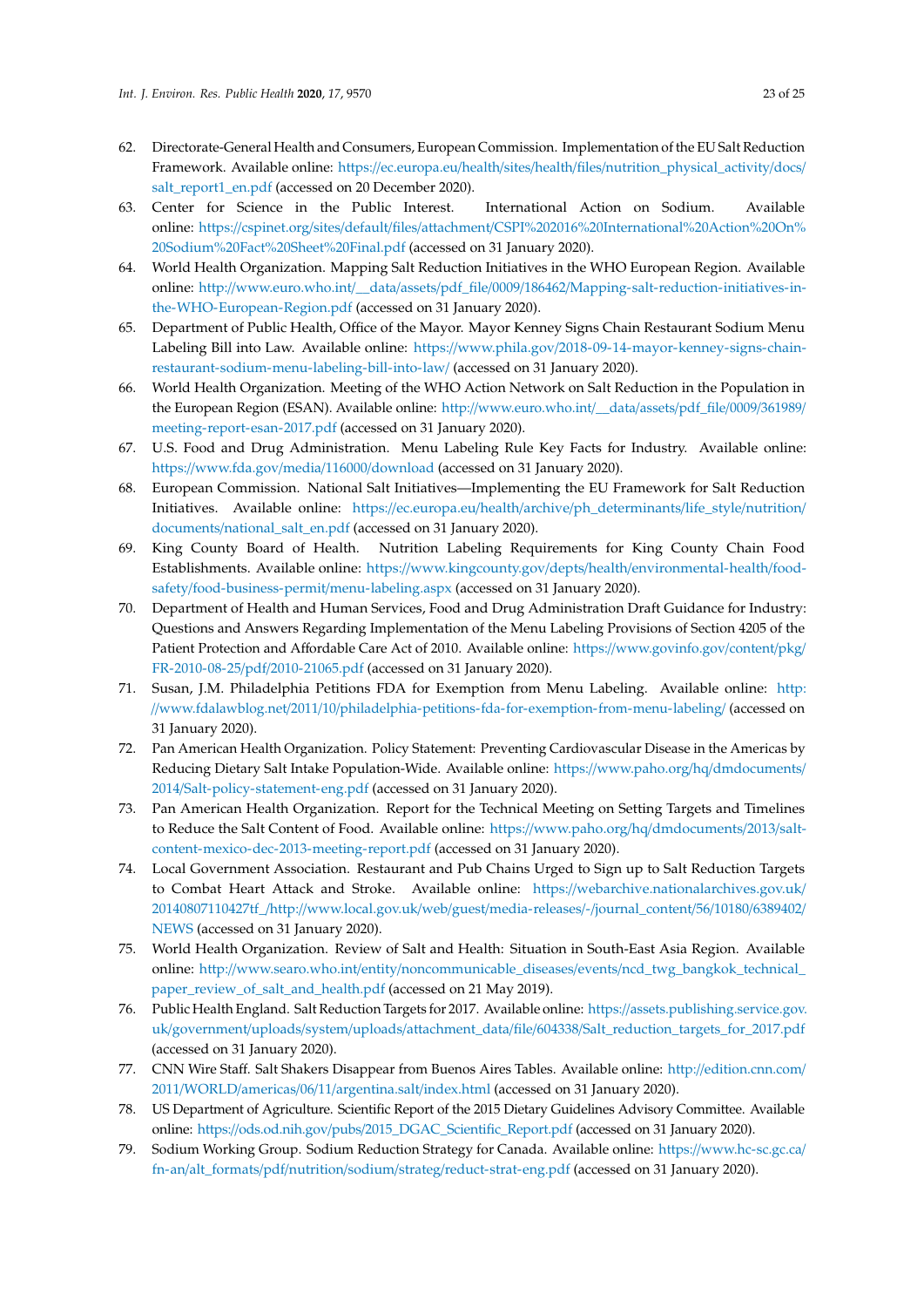- <span id="page-23-15"></span><span id="page-23-12"></span><span id="page-23-7"></span><span id="page-23-6"></span><span id="page-23-5"></span><span id="page-23-4"></span>80. CSPI President Dr. Peter, G. Lurie. Philadelphia Menu Sodium Warning Bill Makes Sense, Says CSPI. Available online: https://cspinet.org/news/[philadelphia-menu-sodium-warning-bill-makes-sense-says-cspi-20180125](https://cspinet.org/news/philadelphia-menu-sodium-warning-bill-makes-sense-says-cspi-20180125) (accessed on 31 January 2020).
- <span id="page-23-11"></span>81. National Association of Country and City Health Officials. STATEMENT OF POLICY Salt Reduction. Available online: https://www.naccho.org/uploads/[downloadable-resources](https://www.naccho.org/uploads/downloadable-resources/Programs/Community-Health/14-12-Salt-reduction.pdf)/Programs/Community-Health/ [14-12-Salt-reduction.pdf](https://www.naccho.org/uploads/downloadable-resources/Programs/Community-Health/14-12-Salt-reduction.pdf) (accessed on 31 January 2020).
- 82. Million Hearts in Action. The Healthy Chinese Take-Out Initiative. Available online: https://[www.heart.org](https://www.heart.org/-/media/files/professional/million-hearts/success-stories/healthy-chinese-takeout-initiative-ucm_479858.pdf)/-/ media/files/professional/million-hearts/success-stories/[healthy-chinese-takeout-initiative-ucm\\_479858.pdf](https://www.heart.org/-/media/files/professional/million-hearts/success-stories/healthy-chinese-takeout-initiative-ucm_479858.pdf) (accessed on 31 January 2020).
- <span id="page-23-16"></span><span id="page-23-14"></span>83. New York City Department of Health and Mental Hygiene. National Salt Reduction Initiative. Available online: https://www1.nyc.gov/site/doh/health/health-topics/[national-salt-reduction-initiative.page](https://www1.nyc.gov/site/doh/health/health-topics/national-salt-reduction-initiative.page) (accessed on 31 January 2020).
- <span id="page-23-18"></span><span id="page-23-8"></span>84. New York City Department of Health and Mental Hygiene. National Salt Reduction Initiative Restaurant Food Categories and Targets. Available online: https://[www1.nyc.gov](https://www1.nyc.gov/assets/doh/downloads/pdf/cardio/cardio-salt-nsri-restaurant.pdf)/assets/doh/downloads/pdf/cardio/ [cardio-salt-nsri-restaurant.pdf](https://www1.nyc.gov/assets/doh/downloads/pdf/cardio/cardio-salt-nsri-restaurant.pdf) (accessed on 31 January 2020).
- <span id="page-23-19"></span><span id="page-23-9"></span>85. Healthy Shasta. Healthy Kids Choice. Available online: https://[healthyshasta.org](https://healthyshasta.org/eat-healthy/healthy-kids-choice/)/eat-healthy/healthy-kids[choice](https://healthyshasta.org/eat-healthy/healthy-kids-choice/)/ (accessed on 31 January 2020).
- <span id="page-23-10"></span>86. Colorado Department of Public Health and Environment. Smart Meal™ Seal program. Available online: http://www.centertrt.org/content/docs/[Intervention\\_Documents](http://www.centertrt.org/content/docs/Intervention_Documents/Intervention_Templates/Smart_Meal_Seal_Template.pdf)/Intervention\_Templates/Smart\_ [Meal\\_Seal\\_Template.pdf](http://www.centertrt.org/content/docs/Intervention_Documents/Intervention_Templates/Smart_Meal_Seal_Template.pdf) (accessed on 31 January 2020).
- <span id="page-23-13"></span>87. City of San Antonio. San Antonio's Healthy Menu Initiative. Available online: https://[www.sanantonio.gov](https://www.sanantonio.gov/Health/HealthyEating/HealthyDining)/ Health/HealthyEating/[HealthyDining](https://www.sanantonio.gov/Health/HealthyEating/HealthyDining) (accessed on 20 December 2020).
- <span id="page-23-2"></span>88. North Carolina Prevention Partners. Eating Healthy should Be Easy. Available online: http://[www.](http://www.ncpreventionpartners.org/dnn/WhatWeDo/Programs/WinnersCircle/tabid/76/Default.aspx) [ncpreventionpartners.org](http://www.ncpreventionpartners.org/dnn/WhatWeDo/Programs/WinnersCircle/tabid/76/Default.aspx)/dnn/WhatWeDo/Programs/WinnersCircle/tabid/76/Default.aspx (accessed on 21 May 2019).
- 89. American Heart Association. Heart-Check Meal Certification Program. Available online: https://[www.heart.](https://www.heart.org/en/healthy-living/company-collaboration/heart-check-certification) org/en/healthy-living/company-collaboration/[heart-check-certification](https://www.heart.org/en/healthy-living/company-collaboration/heart-check-certification) (accessed on 31 January 2020).
- <span id="page-23-1"></span>90. Healthy Dining Finder. Healthy Dining Finder Nutrition Criteria. Available online: http://[www.](http://www.healthydiningfinder.com/sodium-savvy/SS-criteria) [healthydiningfinder.com](http://www.healthydiningfinder.com/sodium-savvy/SS-criteria)/sodium-savvy/SS-criteria (accessed on 21 May 2019).
- <span id="page-23-21"></span><span id="page-23-3"></span>91. Healthy Shasta. Restaurant Guide: Cut the Sodium but Keep the Flavor. Available online: http://[www.](http://www.restaurantnutrition.com/Images/HDF_2012_SodiumToolkit.aspx) restaurantnutrition.com/Images/[HDF\\_2012\\_SodiumToolkit.aspx](http://www.restaurantnutrition.com/Images/HDF_2012_SodiumToolkit.aspx) (accessed on 21 May 2019).
- 92. Schenectady County Public Health Services. Become Sodium Savvy. Available online: http://[www.](http://www.schenectadycounty.com/FullStory.aspx?m=855&amid=9804) [schenectadycounty.com](http://www.schenectadycounty.com/FullStory.aspx?m=855&amid=9804)/FullStory.aspx?m=855&amid=9804 (accessed on 21 May 2019).
- 93. Erie County Department of Health. Healthy Choices Program. Available online: http://[www2.erie.gov](http://www2.erie.gov/health/index.php?q=healthy-choices)/ health/index.php?q=[healthy-choices](http://www2.erie.gov/health/index.php?q=healthy-choices) (accessed on 21 May 2019).
- <span id="page-23-22"></span>94. Healthy Howard. Healthy Restaurants. Available online: https://[healthyhowardmd.org](https://healthyhowardmd.org/program/healthy-restaurants/)/program/healthy[restaurants](https://healthyhowardmd.org/program/healthy-restaurants/)/ (accessed on 31 January 2020).
- <span id="page-23-23"></span>95. Restaurant Operators Cooperative. What's in It for me? Available online: http://[www.albanyroc.com](http://www.albanyroc.com/phone/why-join-roc.html)/phone/ [why-join-roc.html](http://www.albanyroc.com/phone/why-join-roc.html) (accessed on 20 December 2020).
- 96. Michael Martinez, CNN. San Francisco Overrides Mayoral Veto, Bans Happy Meals with Toys. Available online: http://edition.cnn.com/2010/US/11/23/[california.happy.meals.ban](http://edition.cnn.com/2010/US/11/23/california.happy.meals.ban/)/ (accessed on 31 January 2020).
- 97. Public Health Responsibility Deal. Available online: https://[webarchive.nationalarchives.gov.uk](https://webarchive.nationalarchives.gov.uk/20130104155639/http://responsibilitydeal.dh.gov.uk/)/ 20130104155639/http://[responsibilitydeal.dh.gov.uk](https://webarchive.nationalarchives.gov.uk/20130104155639/http://responsibilitydeal.dh.gov.uk/)/ (accessed on 4 January 2013).
- 98. Department of Business. Salt Reduction Programme (Food Standards Agency, 2004): Case Study. Available online: https://www.gov.uk/government/publications/[salt-reduction-programme-food-standards-agency-](https://www.gov.uk/government/publications/salt-reduction-programme-food-standards-agency-2004-case-study)[2004-case-study](https://www.gov.uk/government/publications/salt-reduction-programme-food-standards-agency-2004-case-study) (accessed on 21 December 2020).
- <span id="page-23-20"></span>99. Chinese Center for Disease Control and Prevention. Guidance Plan for Health Supporting Environment Construction of National Healthy Lifestyle Action. Available online: http://[www.jiankang121.cn](http://www.jiankang121.cn/TxtDetail.aspx?id=768)/TxtDetail. [aspx?id](http://www.jiankang121.cn/TxtDetail.aspx?id=768)=768 (accessed on 29 July 2020).
- <span id="page-23-0"></span>100. Henney, J.E.; Taylor, C.L.; Boon, C.S. *Strategies to Reduce Sodium Intake in the United States*; The National Academies Press: Washington, DC, USA, 2010.
- <span id="page-23-17"></span>101. Livsmedelsverket. The Keyhole. Available online: https://[www.livsmedelsverket.se](https://www.livsmedelsverket.se/en/food-and-content/labelling/nyckelhalet?AspxAutoDetectCookieSupport=1)/en/food-and-content/ labelling/[nyckelhalet?AspxAutoDetectCookieSupport](https://www.livsmedelsverket.se/en/food-and-content/labelling/nyckelhalet?AspxAutoDetectCookieSupport=1)=1 (accessed on 14 February 2020).